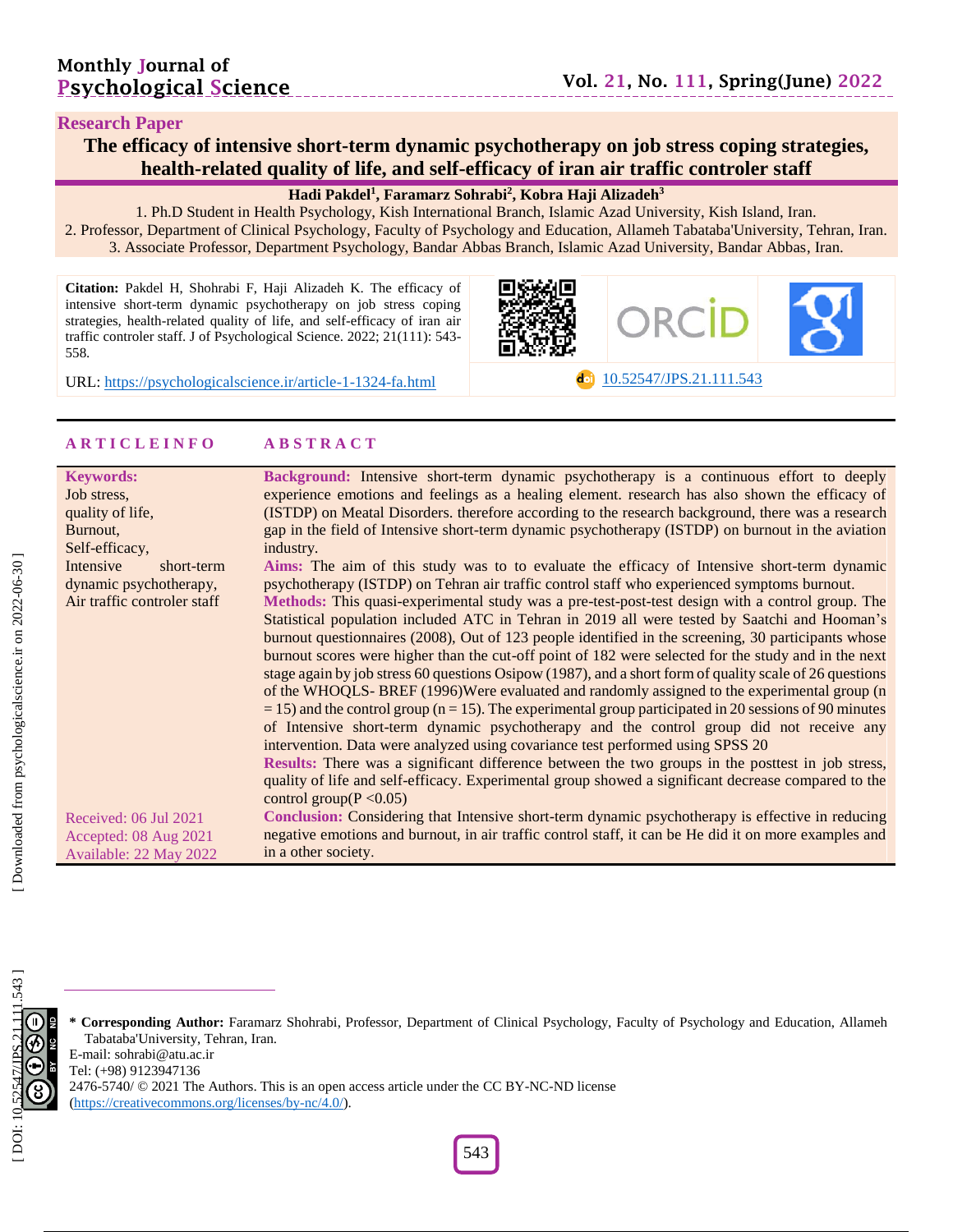# **Monthly Journal of Psychological Science**

# **Extended Abstract**

# **Introduction**

Last decade, the aviation industry was fast -growing, and air traffic providers are under pressure to manage and accommodate demands for more flights. Therefore, aerospace capacity management is anticipated by the Air Traffic Controller's (ATC) performance, and it's a key success factor towards air transport industry resilience productivity. On the other hand, (ATC) tasks are very complicated and high demand, resulting in occupation stress affecting air transport providers employees (Sartzetaki et al, 2019). Stress is the term often used to describe distress, fatigue and feelings of not being able to cope (Dhanalakshmi & Murty, 2018). On the other hand, There were significant and directly proportional differences when analyzing the dimensions of burnout, relating them to the work stress (Aguirre Mas et al, 2018).

The concept of staff burn -out is explored in terms of the physical signs and the behavioral indicators and that was first researched by Freud Neberger in 1970s (Freudenberger, 1974). Burnout is defined as emotional exhaustion, depersonalization, and reduced personal accomplishment (Rush, 2003) Various studies have been carried out in this area, including the one by Aftab et al that showed that psychological factors like Psychological symptoms play an essential role in the Job burnout Syndrom and its clinical consequences Stress, anxiety are common among this Syndrom and are significantly associated with symptoms' onset and severity, The results of This study showed that Significant negative relationship were between Burnout and Self efficacy and significant negative relationship between Self efficacy and Emotional exhaustion (Aftab et al, 2012). Hallsten also found Burnout, as the main characteristic of job stress, refers to a delayed reaction to chronic stressors at work, which causes numerous adverse effects on the individual and the organization where a person(s) is working as well as on society in the long term (Hallsten et al, 2011). and In a study in Poland, Makara showed that There is significant Job burnout Syndrom, life situation evaluation and Self-Efficacy (Makara et al, 2020). On the other hand,

Professional Quality of Life is significantly associated with stress factors and emotion work (Mizuno et al, 2013).

These conflicts and emotions are the product of direct losses and injuries in life. Anxiety and defenses are mobilized when a current stressful event triggers these emotions The result is a combination of anxiety, Burnout, and interpersonal problems. Different theoretical models have been proposed in explaining and treating job stress and burnout, but since Intensive short-term dynamic psychotherapy (ISTDP) is an effective dynamic therapy approach based on the theory of a Psychodynamics framework that addresses human psychological problems and (ISTDP), One of the psychoanalytic therapies' emphases is the therapist's constant effort for a deeply emotional experience as a healing element (Davanloo, 1995). Extensive studies over the past have shown that disclosure, both verbal and written, improves physical and mental health and the functioning of the autonomic immune and nervous systems (Frederickson, 2013). Intensive Short -term dynamic psychotherapy based on the conflicting nucleus is a Effective treatment in improving quality of life (Alikhani, 2020), treatment depression (Joel, 2020) and in patients with social anxiety (Foladi et al, 2015) .

the present study seeks to answer There is a research gap in the effectiveness of Intensive short -term dynamic psychotherapy (ISTDP) on Job Stress Coping Strategies, Health -Related Quality of Life, and Self-efficacy of Islamic Republic of Iran Air Traffic Controler Staff.

# **Method**

This quasi-experimental study was a pre-test-posttest design with a control group. The Statistical population included ATC in Tehran in 2019 all were tested by Saatchi and Hooman's burnout questionnaires (2008), Out of 123 people identified in the screening, 30 participants whose burnout scores were higher than the cut -off point of 182 were selected for the study and in the next stage again by job stress 60 questions Osipow (1987), and a short form of quality scale of 26 questions of the WHOQLS - BREF (1996)Were evaluated and randomly assigned to the experimental group ( $n = 15$ )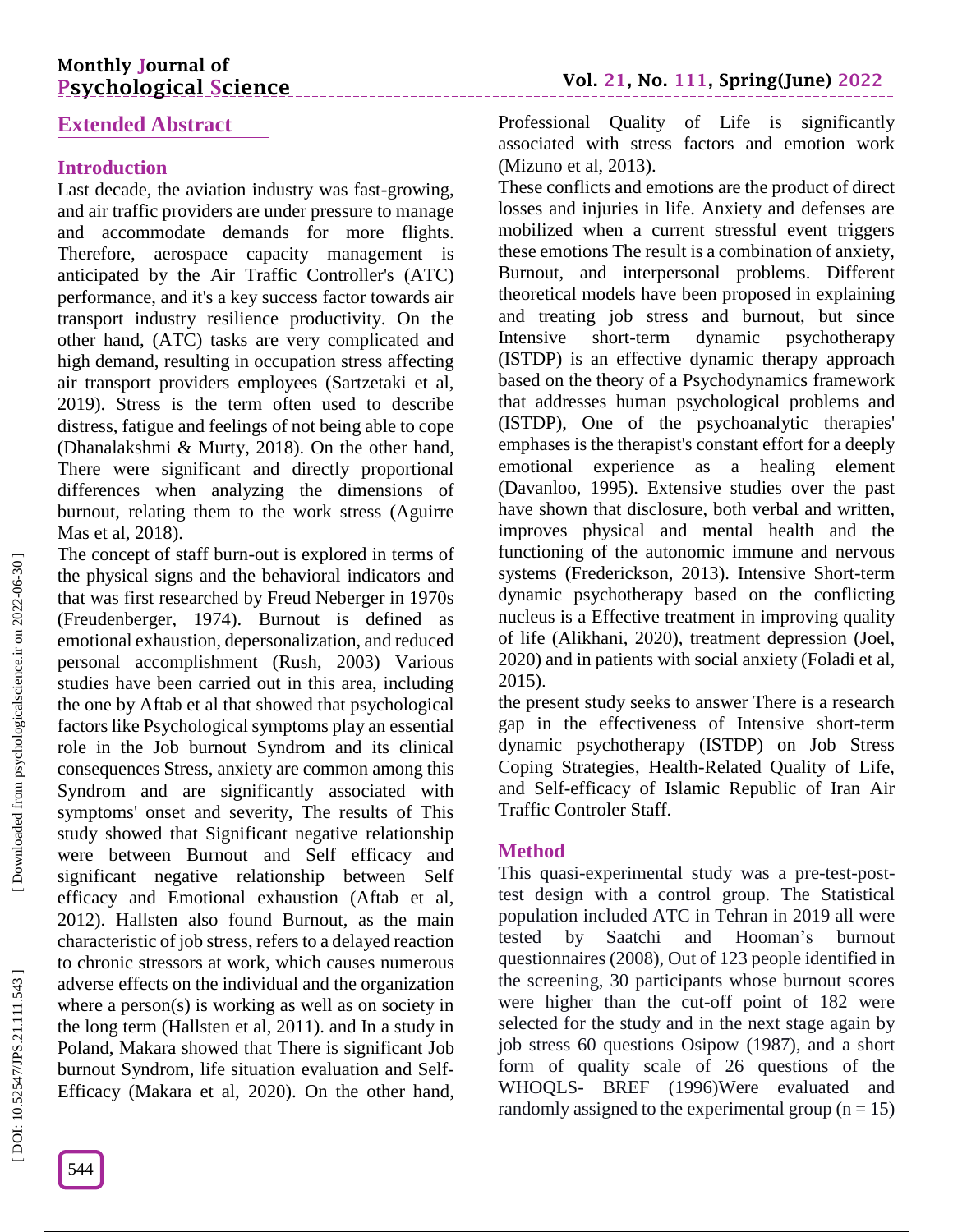and the control group  $(n = 15)$ . The experimental group participated in 20 sessions of 90 minutes of Intensive short -term dynamic psychotherapy and the control group did not receive any intervention. Data were analyzed using covariance test performed using SPSS 20.

#### **Results**

In the present study, 30 subjects participated in two groups of 15 people (control and experimental) who were between 30 and 53 years old. The mean (and standard deviation) of the age was age was 41.38 (8.29) and out of 30 participants in the study, 19 were bachelor's degree, 11 had Master's degree. After data collection, data analysis was performed at two levels of descriptive and inferential statistics. The mean and standard deviation are given below. and the mean (and standard deviation) total score of Burnout was 211.59 (45.48), Job Stress was 121.92 (16.8), Quality of Life from 59.75 (4.49), Self -efficacy 115.58  $(12.69)$ .

Also, The results of multivariable covariance analysis showed that there are significant differences between two experimental and control groupsand the mean scores of the experimental group in these components in the post -test stage were higher than the control group (P  $0<0.05$ ). The scores mean (SD) Job Stress increased from 121.92 (16.8) in the pretest to 109.45 (13.3) in the posttest, the mean (SD) Quality of Life decreased from 59.75 (4.49) in the pretest to 68.97 (3.78) in the posttest, also In the experimental group, the mean (SD) Self-efficacy increased from 115.58  $(12.69)$  in the pretest to 126.33  $(10.3)$  in the posttest. Descriptive findings showed that in the control group there were no significant difference between the mean scores of pre -test, posttest. These results indicate the Intensive short -term dynamic psychotherapy is effective.

### **Conclusion**

The aim of this study was to evaluate the efficacy of Intensive short dynamic psychotherapy (ISTDP) on coping strategies with occupational stress, quality of life related to health and self -

efficacy of air traffic control staff with burnout and The results of the present study showed that showed that Intensive short -term dynamic psychotherapy (ISTDP) reducing occupational stress and decreasing Quality of Life and self-efficacy in air traffic control staff, with burnout it is more effective in the experimental group than in the control group. In explaining the effectiveness of Considering that Intensive short -term dynamic psychotherapy therapy on the symptoms of burnout, it can be said that helps people who are able to Acceptance of anger and beliefs. On the other hand to help the people experience these warded -off feelings to the maximum degree possible (Frederickson, 2013).

Considering that Intensive short -term dynamic psychotherapy (ISTDP) is effective in reducing negative emotions and burnout, in air traffic control staff, it can be He did it on more examples and in a other society. Finally, in order to complete the findings and expand the theoretical and research foundations of Intensive short -term dynamic psychotherapy (ISTDP) in the field of burnout,it is suggested that in future studies The research should be done in a larg sample and taking with personality traits.

#### **Ethical Considerations**

**Compliance with ethical guidelines:** The authors extracted this article from the PhD dissertation of the first author, which approved date, 2019 -07 -08 in the Department of Psychology, Kish International Branch, Islamic Azad University, Kish Island, Iran. The Iranian Airports Company authorities have signed the permission to carry the research. Ethical considerations like gaining the informed consent of the participants and the confidentiality of responses were considered in this research.

**Funding:** This study was conducted as a PhD thesis with no financial support **.**

**Authors' contribution:** The first author was the senior author, the second were the supervisors and the third and forth was the advisors.

**Conflict of interest:** the authors declare no conflict of interest for this study.

**Acknowledgments:** I would like to appreciate the supervisor, the advisors, the participants, and the authorities of The Iranian Airports Company Company in Tehran, Iran.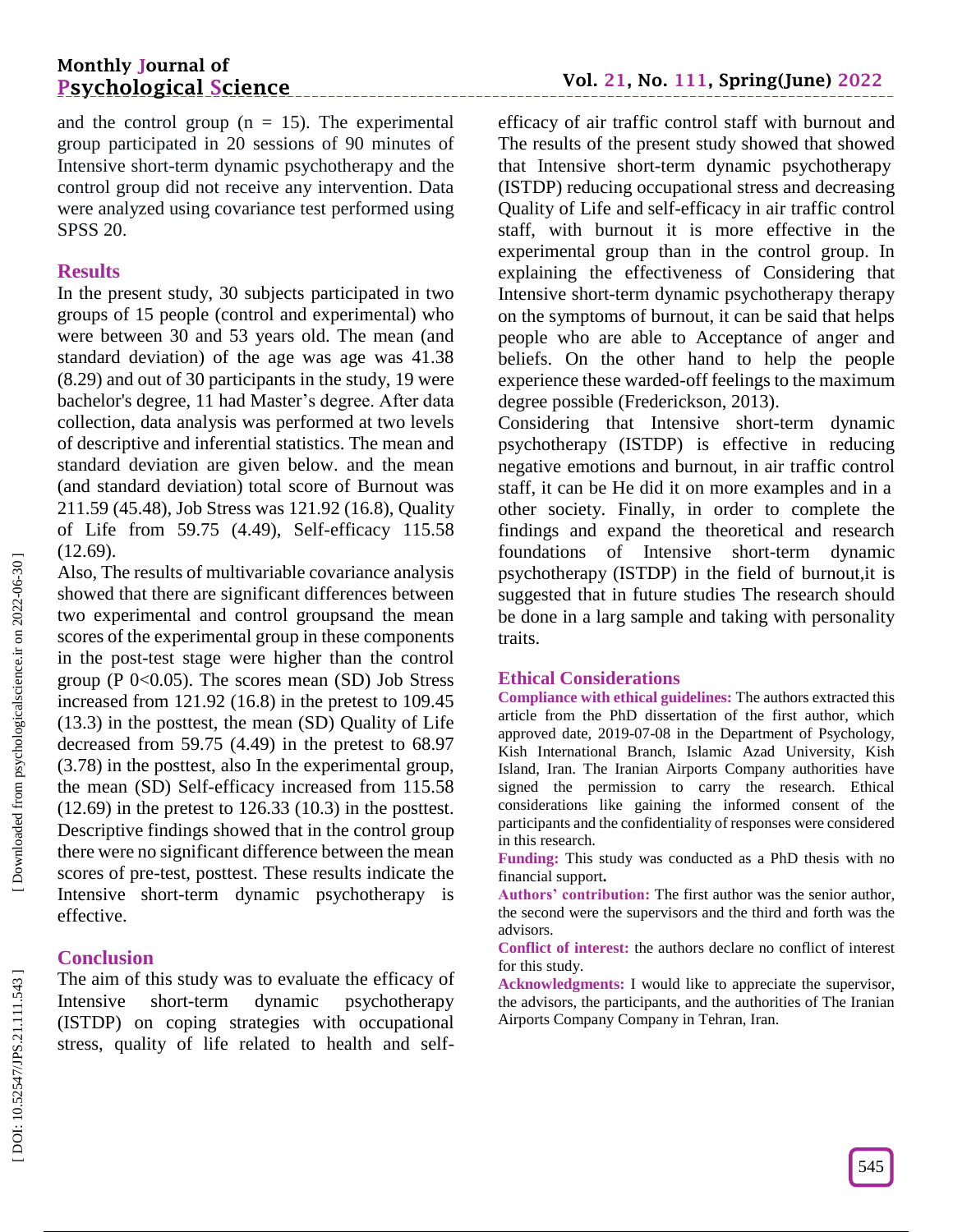**مقاله پژوهشی**

**اثربخشی درمان روانپویشی کوتاهمدت بر راهبردهای مقابله با استرس شغلی، کیفیت زندگی مرتبط با سلامت و شغلی هوائی دچار فرسودگی کارکنان کنترل ترافیک خودکارآمدی**

# **هادی پاکدل ، فرامرز سهرابی <sup>1</sup> 2 \* ، کبری حاجیعلیزاده**

. دانشجوی دکتری روانشناسی سالمت، واحد بینالمللی کیش، دانشگاه آزاد اسالمی، جزیره کیش، ایران. **<sup>3</sup>** ۲. استاد، گروه روانشناسی بالینی، دانشکده روانشناسی و علومتربیتی، دانشگاه علامه طباطبائی، تهران، ایران.<br>۳. استاد، گروه روانشناسی، واحد بندرعباس، دانشگاه آزاد اسلامی، بندرعباس، ایران.

| مشخصات مقاله                 | چکیده                                                                                                                          |
|------------------------------|--------------------------------------------------------------------------------------------------------------------------------|
| كليدواژهها:                  | زهینه: درمان روان،پویشی کوتاهمدت، تلاش پیوسته برای تجربهٔ عمیق عواطف و هیجانات به عنوان عنصری شفابخش است، همچنین               |
| استرس شغلي،                  | مطالعات متعدد اثربخشی این درمان را در اختلالات روانی نشان دادهاند. بنابراین در زمینه اثربخشی درمان روان،پویشی کوتاهمدت بر      |
| كيفيت زندگي،                 | فرسودگی شغلی در صنعت هوانوردی، خلاء تحقیقاتی وجود داشت                                                                         |
| فرسودگی شغلی،                | هدف: هدف از این پژوهش بررسی اثربخشی درمان روانپویشی کوتاهمدت بر روی کارکنان کنترل ترافیک هوایی تهران بود که                    |
| خودكارآمدي،                  | فرسودگی شغلی را تجربه کرده بودند.                                                                                              |
| رواندرمانی پویشی فشرده کوتاه | <b>روش:</b> این پژوهش شبهآزمایشی ازنوع طرح پیشآزمون – پسآزمون باگروه گواه بود. جامعهی آماری پژوهش حاضر کلیه کارکنان کنترل      |
| مدت،                         | ترافیک هوائی تهران، درسال ۱۳۹۸ بود. توسط پرسشنامههای فرسودگی شغلی ساعتچی و هومن (۱۳۸۷) مورد ارزیابی قرار گرفتند و از بین       |
| کنترلر ترافیک هوایی          | ۱۲۳ شرکت کننده، ۳۰ نفرکه نمرات فرسودگی شغلی آنها، بالاتر از نقطه برش ۱۸۲ بود برای پژوهش انتخاب شدند و در مرحله بعد مجدداً      |
|                              | توسط پرسشنامه های تنیدگی شغلی اسیبو Osipow (۱۹۸۷)، فرم کوتاه مقیاس کیفیت زندگی سازمان جهانی بهداشتWHOQLS- BREF                 |
|                              | (۱۹۹۶) و پرسشنامهٔ ریگـز و نایـت (۱۹۹۴) مورد ارزیابی قرار گرفتند و در گروه آزمایش (۱۵ نفر) و گروه گواه (۱۵ نفر) به صورت تصادفی |
|                              | گمارش شدند. افراد گروه آزمایش در ۲۰ جلسه ۹۰ دقیقهای درمان روانپویشی فشرده کوتاهمدت شرکت کردند و گروه گواه هیج مداخله           |
|                              | ای دریافت نکردند. دادهها با استفاده آزمون کوواریانس توسط نرمافزار SPSS20 تجزیهوتحلیل شد.                                       |
|                              | <b>یافتهها:</b> نتایج در پسآزمون بین دو گروه آزمایش و گواه از نظر کاهش تنیدگی شغلی، ارتقاء کیفیت زندگی و بهبودی خودکارآمدی در  |
| دريافت شده: ١٤٠١/٢٠٠/٠۴      | گروه آزمایش در مقایسه با گروه گواه را نشان داد (۲۰۰۵- P).                                                                      |
| پذیرفته شده: ۱۴۰۰/۰۵/۱۷      | <b>نتیجه گیوی:</b> با توجه به اینکه درمان روانپویشی فشرده کوتاهمدت بر کاهش هیجانات منفی و فرسودگی شغلی کارکنان کنترل ترافیک    |
| منتشر شده: ۱۴۰۱/۰۳/۰۱        | هوائی مؤثر بوده میتوان آن را بر روی نمونههای بیشتر و در جامعهای دیگر نیز انجام داد.                                            |

شر شده: ۱۴۰۱/۰۳/۰۱<br>نشر شده: ۱۴۰۱/۰۳/۰۱<br>**نویسنده هسئول:** فرامرز سهرابی، استاد، گروه روانشناسی بالینی، دانشکده روانشناسی و علومتربیتی، دانشگاه علامه طباطبائی، تهران، ایران.<br>**نویسنده هسئول:** فرامرز سهرابی، استاد، گروه روانشن \* **نویسنده هسئول:** فرامرز سهرابی، استاد، گروه روانشناسی بالینی، دانشکده روانشناسی و علومتربیتی، دانشگاه علامه طباطبائی، تهران، ایران.

sohrabi@atu.ac.ir :رایانامه

43123341135 :تلفن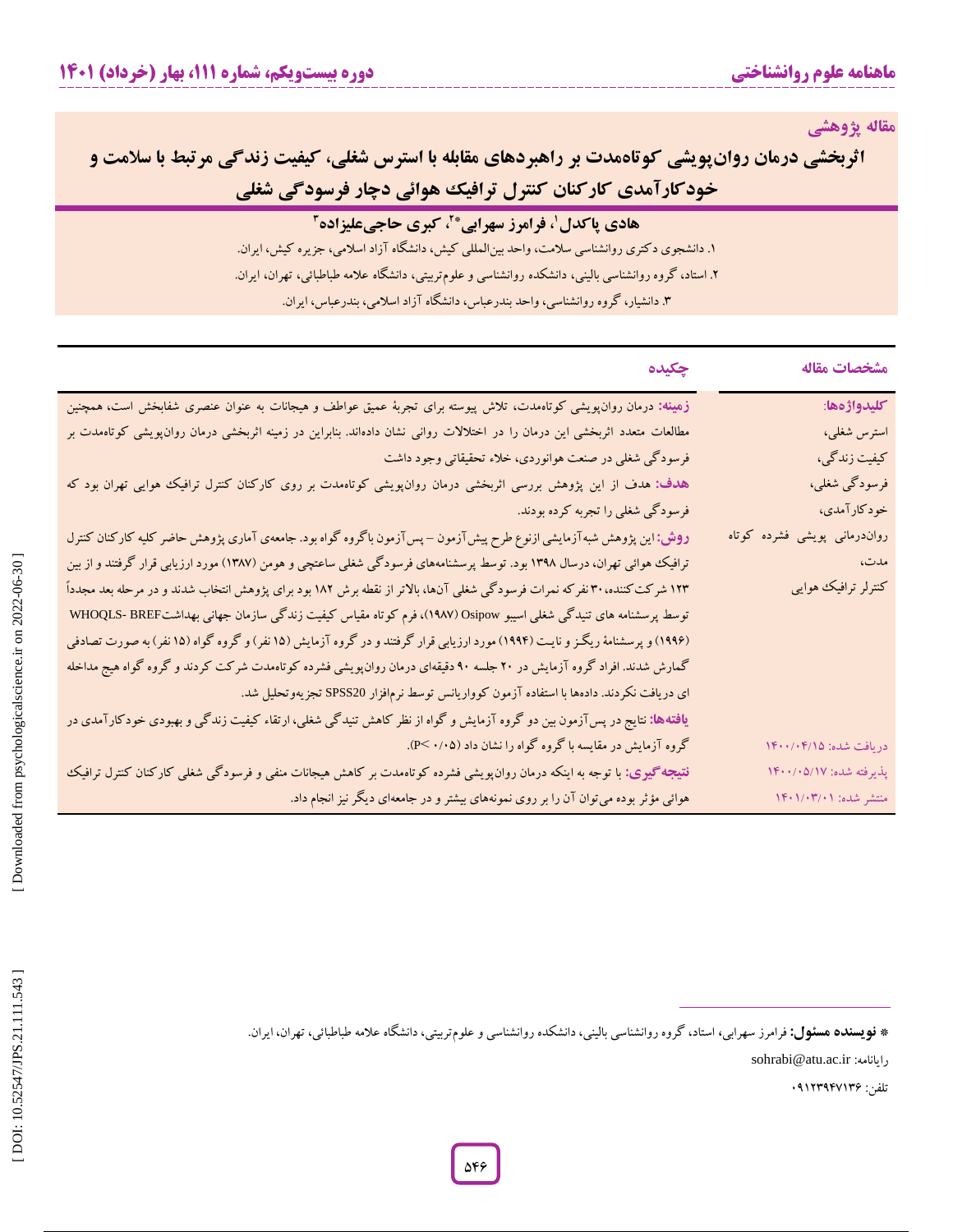#### **مقدمه**

بر اساس شواهد موجود در دهه گذشته، کارکنان کنترل ترافیک هوایی بخاطر رشد روز افزون صنعت هوانوردی، تحت فشار بودهاند تا بتوانند تقاضا برای پروازهای بیشتر را مدیریت و برآورده کنند. از سوی دیگر، وظایف کنترلکننده ترافیک هوایی بسیار پیچیده است و استرس جزء الینفک این حرفه به حساب میآید )سرتزتاکی و همکاران، 2413(. اصطالح تنیدگی اغلب برای توصیف پریشانی، خستگی و احساس عدم توانایی مقابله با موقعیتها به کار میرود (دانالاکشمی و مورتی، ۲۰۱۸). مؤسسه بینالمللی ایمنی و سلامت شغلی \، استرس شغلی را به شکل واکنش های مخرب جسمی و روانی تعریف می کند و زمانی رخ میدهد که درخواستهای شغلی با تواناییها، منابع حمایتی و نیازهای فرد شاغل همخوانی و هماهنگی نداشته باشد (مؤسسه بین المللی ایمنی و سلامت شغلی، 2441(. از طرف دیگر، فرسودگی شغلی از ویژگیهای بارز تنیدگی شغلی عنوان شده است )هالستون و همکاران، 2411( و یافتههای حاصل از مطالعات قبلی نیز نشان میدهد استرس شغلی با سالمت جسمانی رابطه دارد )باربارا و همکارن، 2411( و میتواند فرسودگی شغلی را تحت تأثیر قرار دهد )اگری مس وهمکاران، 2411(.

براساس یافته ها ی موجود، سندرم فرسودگی شغلی<sup>۲</sup> بخش اجتنابناپذیر شرایطمحیط کاری است که به نحوی بازندگی مدرن امروزی ارتباط دارد و از تجربیات به دست آمده از شغل ناشی میشود. طبق نظر شوفلی، فرسودگی شغلی مفهومی است که در گسترهای وسیع مورد مطالعه قرار گرفته است و به منزلة نشانگانی از خستگی عاطفی، مسخ شخصیت و کاهش موفقیت شخصی تعریف شده است )شوفلی و همکاران، 2443(. مفهوم فرسود کی شغلی، نخستین بار توسط فروید نبر کر در آغاز دههٔ ۱۹۷۰ مطرح شد )نبرگر، 1314( و در اوایل 1314 فرسودگی شغلی با تحقیقات متعدد در بخشهای خدماتی نظیر مددکاران اجتماعی، فرهنگیان، دانشگاهیان، کادر درمان، وکال و افسران نیروی انتطامی وارد حیطة آموزش شد (راش، ۲۰۰۳). آخرین طبقهبندی بینالمللی بیماریهای<sup>۳</sup> بهداشت جهانی (کد: QD85) را برای فرسودگی شغلی در قسمت تنیدگی

شغلی<sup>۴</sup> اختصاص داده است و در سه بُعد: (۱) احساس فرسودگی وکمبود انرژی (۲) عدم دلبستکی نسبت به شغل خود همرا با احساس بدبینی نسبت آن (۳) کاهش عملکرد شغل<sub>ی</sub> بیان شده است (سازمان جهان<sub>ی</sub> بهداشت<sup>۵</sup>،  $.17.7$ 

کیفیت زندگی<sup>ع</sup>، مؤلفه دیگری است که میتواند به عنوان حلقه واسط ارتباط عوامل مختلف فرسودگی شغلی کارکنان کنترل ترافیک هوایی عمل کند. مفهوم کیفیت زندگی در دهةهای اخیر در حوزۀ کار، به طور جدی مطرح شده و به سرعت کسترش یافته است. کودمن از نخستین کسانی است که در زمینه عوامل مؤثر بر کیفیت زندگی کاری مطالعه انجام داده است (گودمن، **۲۰۰۱).** اینکه کیفیت زندگی را چگونه تعریف کنیم، اشتراک نظر چندانی دیده نمی شود ولی سازمان جهانی بهداشت، کیفیت زندگی را مفهومی چند بعدی میداند وآن را براساس درک هر فرد از زندگی، ارزشها، اهداف، استانداردها و علائق فردی تعریف کرده است (بانومی و همکاران، ۲۰۰۰). براساس شواهد موجود، پژوهشهای بسیاری در زمینه ارتباط سطوح باالی استرس شغلی با متغیرهای مانند هوش هیجانی، تعهد سازمانی، کیفیت زندگی کاری و فرسودگی شغلی صورت گرفته است. برای مثال،وثوقی نیری و همکاران در بررسی تأثیر تنیدگی شغلی بر سلامت عمومی و عملکرد شغلی کار کنان کنترل ترافیک هوایی نشان دادند بین استرس ناشی از محیط کار و عملکرد شغلی رابطه منفی معنیداری وجود دارد (و توقی نیری و همکاران، ۱۳۹۵) و همینطور در پژوهشی دیگر، میزوناو همکاران نشان دادندکیفیت زندگی بهطور معناداری با عوامل تنش اور ارتباط دارد (میزونا و همکاران، ۲۰۱۳).

از دیگر مؤلفههای که میتواند نقش اساسی بر فرسودگی شغلی کارکنان کنترل ترافیک هوایی ایفا کند، خودکارآمدی<sup>۷</sup>کارکنان کنترل ترافیک هوایی است. خودکارآمدی به عنوان عامل مؤثربر عملکرد، بیانگر قضاوت فرد در باره داشتن تواناییهای الزم، برای انجام موفقیتآمیز یک رفتار در سطحی مشخص اشاره دارد. به بیان دیگر، دراین منطق مفهومی، خودکارآمدی بر درک عملکرد و رفتارهای سازگارانه در برخورد با 5 زندگی اطالق میشود و توان سازندهای است برای بسیج منابع مهارتهای

<sup>5</sup>. World Health Organization

7 . self-*efficacy*

 $\overline{\phantom{a}}$ <sup>1</sup>. National Institute of Occupational Safety and Health

<sup>2</sup> . Job burnout Syndrom

<sup>3</sup> . International Classification of Diseases -11

<sup>&</sup>lt;sup>4</sup>. job stress

<sup>6</sup> . Quality of Life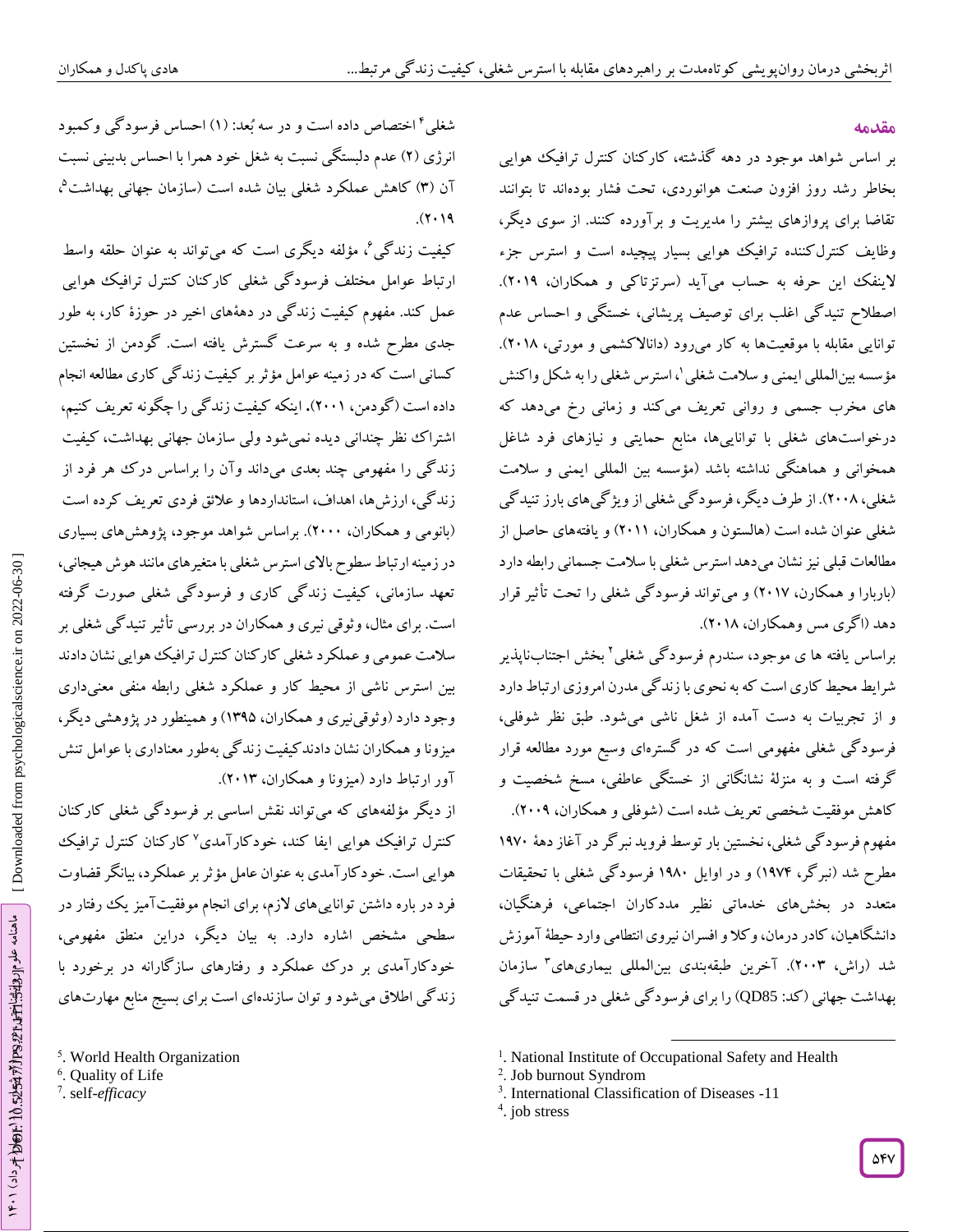شناختی، اجتماعی، عاطفی فرد برای تحقق اهداف مختلف که به گونهای اثربخش سازماندهی شود )تراسر و همکاران، 2442(.

عالوه بر این، نظریة خودکارآمدی بر این فرض مبتنی است که باور افراد در بارۀ تواناییها، مهارتهای شناختی و اجتماعی خود اثرات مطلوبی دارد. به عبارت دیگر، فرد باور داشته باشد بنحو مؤثری اقدام خواهد کرد و عامل تعین کننده یک رفتار در یک موقعیت خاص برای رسیدن به هدف است و احتمال اینکه در موقعیت های مخاطرهآمیز، به نحو مؤثری عمل کنند، خودکارآمدی کاهش مییابد (بندورا، ۱۹۹۷). کارکنانی که باور دارند با<br>اعتماد بیشتری قادر به انجام تکالیف روزانه و وظایف خود هستند، خودکارآمدی باالیی دارند بیشتر تکالیف و وظایف چالش برانگیز را بر میگزینند و برای حصول موفقیت در موقعیتهای پیشرفت، به لحاظ کاری و ارتقاء پستی از شرایط بهتری برخوردار هستند، برعکس کارکنانی که خودکارآمدی پایینی دارند در برابر احساسات ناامنی، شک و تردید در مورد تواناییها و ناتوانی در تصمیمگیری آسیبپذیر میشوند و زمانی که در شرایط کاری با موقعیت تنشزا مانند شرابط اضطراری پروازها بدلیل نفایص فنی یا تراکم باالی ترافیک روبرو میشوند اعتماد خود را از دست میدهند و متحمل تنیدگی میشوند و در سازگاری و انطاقپذیری دچار<br>مشکل میشوند و کمتر به دنبال راههایی برای انجام فعالیتهای مرتبط و همسو با اهداف خود هستند. طبق بررسیهای انجام شده، بین فرسودگی شغلی و تنیدگی با خودکارآمدی )آفتاب و همکاران، 2412؛ ماکارا و همکاران، 2421( رابطه منفی و معناداری وجود دارد. ازسوی دیگر، رادریج و همکاران )2411( یادآوری میکنند اثرات تنیدگی حاد در طولانی مدت سبب کاهش دقت و افزایش خطاهای شناختی کارکنان<br>کنترل ترافیک هوائی میشود.

افزایش خطاها، کاهش کیفیت زندگی، تنیدگی شغلی و کنارهگیری از همکاران، سبب حساسیتهای کلامی و واکنشهای هیجانی آنان می شود و در طوالنی مدت پیامدهای منفی ازجمله فرسودگی شغلی نمود پیدا می کند. کارکنان کنترل ترافیک هوائی بعلت ماهیت حرفهای خود، یکی از مهمترین حرفههای یاریرسان قلمداد شده و نقش مهمی را در ایمنی پروازها در این صنعت برعهده دارند همچنین با توجه به حساسیت کاری صنعت هوانوردی در عرصة بینالمللی، داشتن مهارت الزم برای عملکرد

ラン

، بهار)خرداد( 111

، شماره 21

ماهنامه علوم روانشناختی، دوره

در این راستا، درمانهایی معمول که در این زمینهبرای رفع تنیدگی و جبران اثرات زیانبخش آن در حیطه های شغلی و اجتماعی مورد استفاده قرار می گیرند عمدتاً دارو درمانی است. شایان توجه است، درمان اختالالت اضطرابی از پرهزینهترین درمانها محسوب میشود و نتایج تحقیقات انجام شده به عدم موفقیت درمانهای کنونی و نیاز به درمانهای مؤثرتر برای این اختلالات اشاره دارد (شالیو و همکاران، ۲۰۱۴). حال آنکه بسیار مهم است با توجه به علت شناسی فرسودگی شغلی مدل مداخلهای درمانگری مستقلی اقتباس و مورد آزمایش قرار کیرد که کوتاهمدت و مؤثر باشند. رواندرمانی پویشی فشرده کوتاهمدت 1 از جمله این روی آوردها است که بر بالابردن اکاهی، برون٫ریزی هیجانی و انتخاب کردن تاکید دارد و در اصل بیانگر محور درمانگریهای بینشی یا آگاهیبخش سنتی، از جمله روانپویشی و انسانگرایی است که عمدتاً روی جنبههای ذهنی فرد تمرکز میکنند و بر فرآیندهایی که در درون وجود انسان روی میدهند و بر تغییراتی که از درون هدایت میشوند تأکید دارند )دوانلو، ترجمة سیگارودی، 1335(. از طرفی، تجربه هیجانهای عمیق، فعال بودن درمانگر، انتظار هم کاری بیشتر آزمودنیها با عنایت به محدودیت زمانی در جلسات درمانی، برتری درمان روانپویشی کوتاهمدت نسبت به سایر درمان است جوهانسون و همکاران، 2414(. (

این روی[ورد توسط حبیب دوانلو یک ایرانی – کانادایی تبار ارائه شده است. مجموعهای مداخلات هیجانمدار و «فشار» برای بسیج «هیجانات» و «کشاکش» با دفاعِهای بالا آمده که بر ارتباط درمانی مؤثر و ماهیت افشاء هیجانات استوار است. محورهای آن برموضع فعال درمانگر، به کارگیری صحیح فنون معطوف به رهایی کامل بیمار از اختلالهای نشانهای<sup>۲</sup> و تغییرات چند بعدی ساختاری خلقوخو قرار گرفته است تا مراجع برای<br>تغییرات<br>Symptom disturbances

<sup>1</sup>. Intensive short-term dynamic psychotherapy

 $\overline{\phantom{a}}$ 

های مؤثر در شرایطهای بحرانی و غیر قابل پیشبینی در صنعت هوانوردی برای کارکنان کنترل ترافیک پروازی الزم و ضروری است. از طرفی، در کارکنان دچار فرسودگی شغلی مثل دیگر بیماران مزمن، ارتقاء کیفیت زندگی، هدف اولیه مراقبت است و هدف تیم مراقبت سالمتی در درمان مبتلایان، به حداکثر رساندن توانایی های شغلی و بهبود وضعیت عملکرد و کیفیت زندگی است )ضیایی و همکاران، 1336(.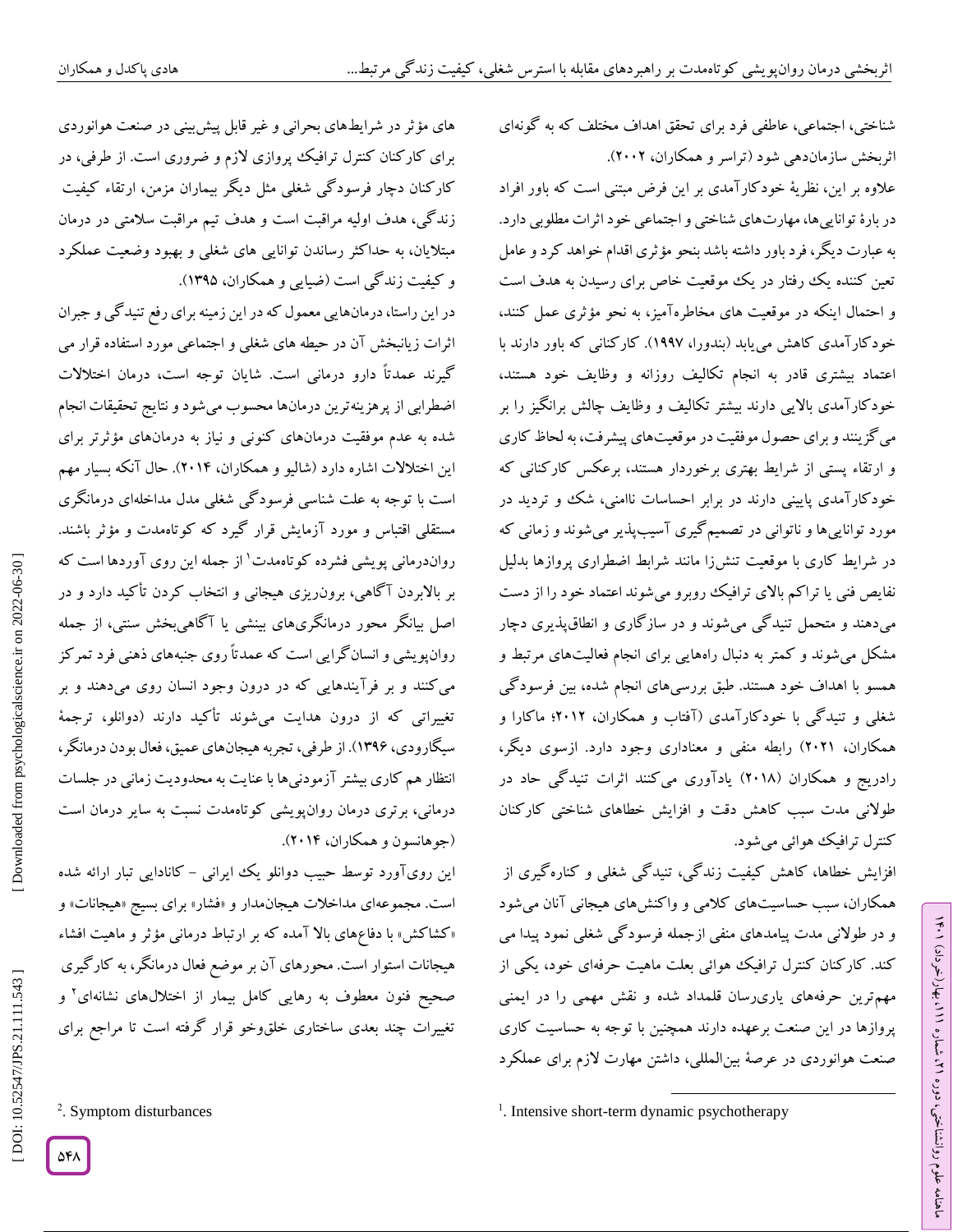مرتبط با سلامت و خودکارآمدی کارکنان کنترل ترافیک هوائی دچار

ا**ل**ف) طرح پژوهش و شرکت *گ*نندگان: روش پژوهش حاضر شبه آزمایشی از نوع طرح پیشآزمون – پسآزمون با گروه گواه بود. جامعهٔ آماری شامل کلیه کارکنان کنترل ترافیک هوائی تهران در سال 1331

بودند. جهت انتخاب نمونه پژوهشاز روش نمونهگیری در دسترس استفاده شد و با کسب مجوز و هماهنگیهای الزم، پرسشنامه فرسودگی شغلی

ساعتچی و هومن توزیع شد. در خصوص نحوه تکمیل پرسشنامهها

توضیحات لازم به آنها داده شد و کار کنان بصورت جدا کانه و با رعایت

34 حریم خصوصی، پرسشنامهها را تکمیل کردند. از بین شرکتکنندگان،

نفر که نمرات توسط پرسشنامه فرسود کی شغلی آنها، بالاتر از نقطه برش ۱۸۲ ارزیابی شده بود برای ورود به مطالعه حاضرانتخاب شدند. ملاحظات اخالقی پژوهش با کد اخالق .1398.333REC.HUMS.IR، عبارت بود از

اطمینان به محرمانه بودن اطالعات بدست آمده از کارکنان، بیان اهداف پژوهش و حق کنارهگیری مشارکتکنندگان. معیارهای ورود رضایت

ا کاهانه شر کت در پژوهش، شاغل بودن در کنترل ترافیک هوائی و داشتن حداقل سن 34 سال و معیارهای خروج شامل تکمیل ناقص پرسشنامه از سوی شرکتکنندگان در پژوهش و عدم همکاری در فرآیند پژوهش بود. فرآیند نمونهگیری پایان یافت. به هر یک از کارکنان کد داده شد و به

تصادف در دو گروه 16 نفری انتخاب شدند. 16 آزمودنی در گروه آزمایش و 16 آزمودنی در گروه گواه قرار گرفتند. در گروه آزمایش یک

نفر به دلیل علائم تب، سرفه و داشتن علایم آنفوانزا از جلسه ۶ و دو نفر دیگر به علت ماموریت اداری از جلسه ۹ از شرکت در جلسات خوداری کردند و گروه آزمایش به 12 نفر کاهش یافت. در گروه کنترل نیز به دلیل

شیوع کرونا ۳ شرکت کننده برای ارزیابی دوم مراجعه نکردند و تعداد این گروه هم به 12 نفر کاهش یافت. در گروه آزمایش، برنامه روانپویشی

کوتاهمدت توسط پژوهشگر براساس رویکرد دوانلو با هماهنگی استاد

شغلی مؤثر است. فرسودگی

**روش**

کسب سلامت روانی در کوتاهترین زمان، عمق احساسات و افکار خود را شناسایی و لمس نمایند (الدن و همکاران، ۲۰۰۷).

از آنجا که رواندرمانی پویشی فشرده کوتاهمدت برگرفته از سنت روان<br>تحلیلگری فروید است، به گذشته فرد، روابط خانوادگی، رابطه مادر – فرزند در شخصیت فرد می پردازد، و بر این عقیده استوار است که شخصیت فرد در بزرگسالی، در کودکی شکل گرفته میشود )محمدی و همکاران، ۱۳۹۲) و بر این باور است که افکار و هیجانهای ناخودا کاه علل مهم رفتار هستند و بر همین اساس این رویآورد، بر کمک فوری تجربه هیجانات ناهشیاری که موجب اضطراب ناهشیار <sup>۱</sup>، بروز نشانههای اختلال و دفاعهای گوناگون شده است، تأکید میکند و در اصل، بر پایه فن بازگشایی ناهشیار (رخنه در ناهوشیار)<sup>۲</sup> در طی یک جلسه مصاحبه منفرد قرار دارد (پری و بوند، ۲۰۰۰). این مداخله به طور بالینی در درمان نمونه هایی با مشکلات چندگانه روانپزشکی، بیماران دارای افسردگی با مقاومت بالا و اختلالات شخصیت مؤثر واقع شده است. برای مثال، مداخله روان $بویشی کوتاهمدت بر بهبودی کیفیت زندگی (علیخانی، ۱۳۹۹) و$ اضطراب اجتماعی (قائدی و همکاران، ۱۳۹۵؛ فولادی و همکاران، ۱۳۹۷)، درمان افسردگی (جولی و همکاران، ۲۰۲۰) والن عباس و همکاران (۲۰۱۹) کاهش تعداد مراجعه کنند کان به بخش اورژانس و مدیریت علائم جسمانی بیماران دارای اختلال جسمانی اثربخش گزارش شده است و در مطالعه زنگیآبادی و همکاران )1331( اثربخشی آموزش راهبردهای پردازش هیجانمدار، برخودکارآمدی تحصیلی قابل توجه گزارش شده است. بنابراین با عتایت به خالءهای تحقیقاتی و درمانهای رایج در زمینه تنیدگی و فرسودگی شغلی کارکنان کنترل ترافیک هوایی ضرورت وجود مداخلههای روانشناختی که راهبردهای مقابله با استرس شغلی کارکنان مبتال به فرسودگی شغلی را مورد هدف قرار دهد، به وضوح احساس کرد. از طرف دیگر، کارکنان کنترل ترافیک هوائی برای انجام وظایف خود باید از رضایت و روحیه شغلی باالیی برخوردار باشند تا بتوانند به اهداف حرفهای و سازمانی خود برسند ودر هیمن راستا پژوهش حاضر برای پاسخ گویی به این به شکاف تحقیقاتی موجود است که آیا درمان روان،پویشی<br>فشرده کوتاهمدت بر راهبردهای مقابله با تنیدگی شغلی، کیفیت زندگی

راهنما آغاز گردید. طبق برنامهٔ ارائه شده جلسات رواندرمانی ۲۰ جلسه ۹۰<br>دقیقه ای و هفته ای دوبار به صورت گروهی برای گروه آزمایش اجرا شد.<br>Dnlocking the unconscious :

 $\overline{\phantom{a}}$ 

<sup>&</sup>lt;sup>1</sup>. Unconscious anxiety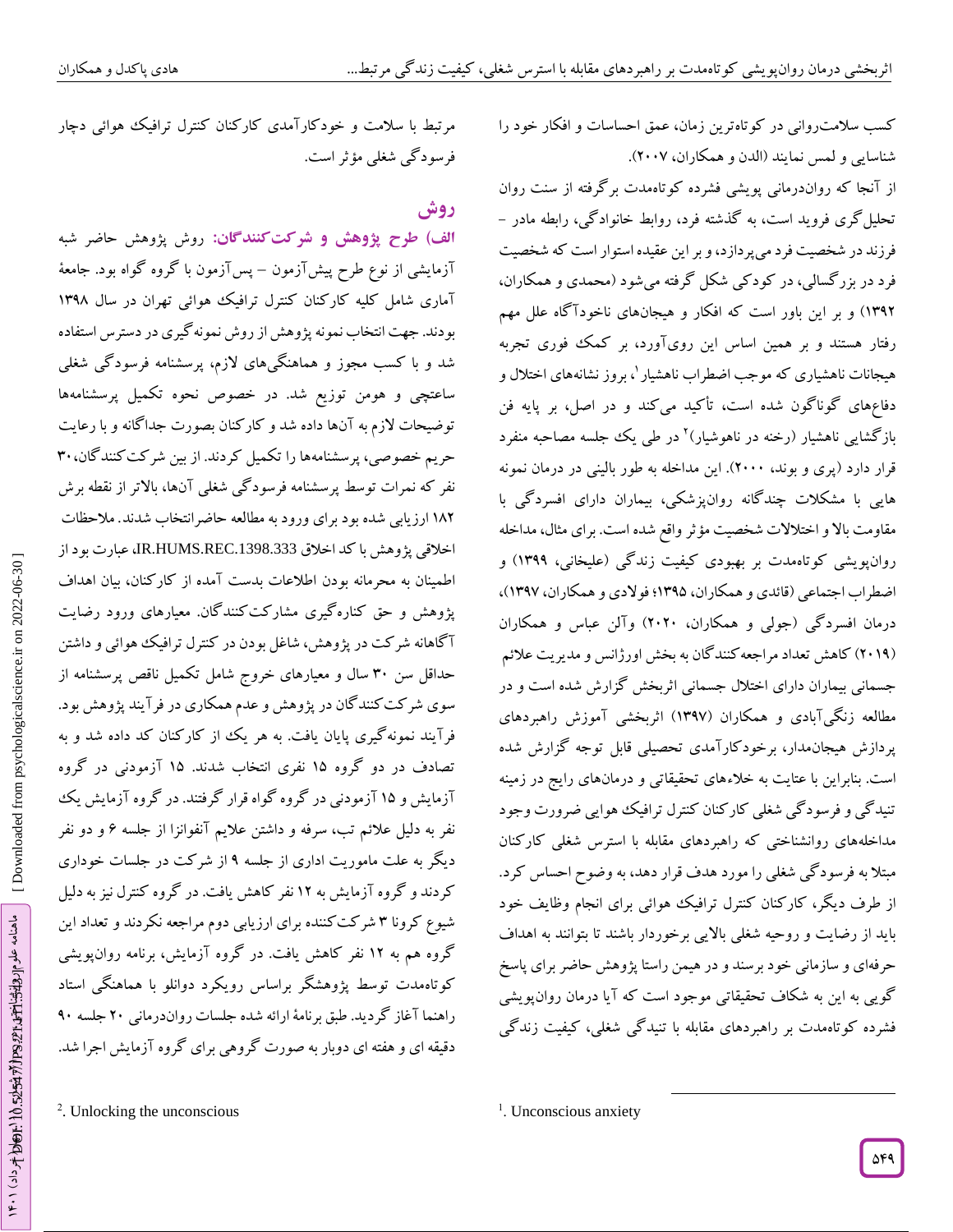#### **ب( ابزار**

ラン

، بهار)خرداد( 111

، شماره 21

ماهنامه علوم روانشناختی، دوره

پرسشنامه فرسودگی شغلی` (ساعتچی، هومن، ۱۳۸۶): پرسشنامه فرسودگی شغلی در سال 1315 توسط ساعتچی و هومن ساخته شد. این پرسشنامه از ۹۱ کویه و مؤلفههای: ناکفایتی در سرپرستی واحد، اجبار برای کار با همکاران نامناسب یا مشکل دار، نارضایتی ازشغل ومحل کار، نارضایتی از نظام حقوق و دستمزد و فرصتهایی برای رشد و ارتقاء، مدیریت سنتی، غیر خلاق و کم;توجهی نسبت به کار کنان، نارضایتی نسبی به انتخاب و آموزش کارکنان و نارضایتی از محیط کار و آسیبزا بودن آن تشکیل شده است که درپژوهش حاضر به منظور سنجش میزان فرسودگی شغلی بکار رفته است. مؤلفه ناکفایتی در سرپرستی واحد به ترتیب، شامل پرسش های ۰۵۲–۵۲–۵۲–۶۷–۶۱–۵۹–۵۹–۴۸–۵۲–۵۷–۵۷، مؤلفه اجبار برای کار با همکاران نامناسب یا مشکلدار شامل پرسشهای ۲۳–۴۳–۴۰–۲۳–۲۳– ۶۲–۴۹–۶۵، مؤلفه نارضایتی از شغل و محل کار شامل پرسشهای ۶۶– ۸۲–۸۱–۸۵–۵۴، مؤلفه نارضایتی ازنظام حقوق و دستمزد و فرصتهایی برای رشد وارتقاء شامل پرسشهای ۸۳–۸۴–۸۱–۶۹–۳۶، مؤلفه مدیریت سنتی، غیر خلاق و کم توجهی نسبت به کارکنان شامل پرسشهای ۲۶– ۲۷–۹–۱۵–مه مؤلفه نارضایتی نسبی به انتخاب و آموزش کار کنان شامل پرسشهای ۳۴–۳۵–۴۴ و نارضایتی از محیط کار و آسیبزا بودن آن شامل پرسشهای ۲۵–۷-۴۱–۲۲ میباشد. نمره کذاری پرسشنامه بصورت طیف لیکرت ۴ نقطهای میباشد که برای کزینههای «خیلی کم»، «نسبتاً کم»، «نسبتاً زیاد» و «خیلی زیاد» به ترتیب امتیازات ۱، ۲، ۳، ۴ در نظر کرفته میشود. براین اساس، بیشترین امتیاز این آزمون ۳۶۴ و کمترین امتیاز آن 31 میباشد. چنانچه نمره محاسبه شده بین 31 تا 112 باشد، نشان دهنده فرسودگی شغلی پایین، بین 112 تا 214 باشد، نشان دهنده فرسودگی شغلی متوسط که در پژوهش حاضر نقطه برش متوسط برای انتخاب افراد مورد مطالعه دارای فرسود کی شغلی بود و چنانچه نمره محاسبه شده ۲۷۴ به بالا باشد، نشانه دهنده فرسودگی شغلی باال است. در تحقیقی که ساعتچی (۱۳۸۶) با همکاری هومن با نظارت واحد پژوهش شرکت ملی صنایع پتروشیمی انجام داد قابلیت اعتماد این پرسشنامه ۱/۹۶ بدست آمد (ساعتچی و هومن، 1315(.

پرسشنامه تنیدگی شغلی اسیپو<sup>۲</sup> (۱۹۹۸): به منظور ارزیابی تنیدگی فرد با خرده مقیاسهای ۱۰ سؤالی: ۱. بار کاری نقش، ۲. بی کفایتی نقش، ۴. دو کانگی نقش، ۴. محدودۀ نقش، ۵. مسئولیت و ۶. محیط فیزیکی، تهیه و مورد استفاده قرار کرفته است. نمره کداری بر مبنای طیف ۵ درجهای لیکرت (۱= کاملا مخالفم تا ۵= کاملا موافقم) نمره گذاری می شود. دامنه نمرات 64 تا 33 امتیاز تنیدگی کم، 144 تا 143 تنیدگی کم تا متوسط، 164 تا 133 تنیدگی متوسط تا شدید و 244 تا 264 نشان دهنده تنیدگی شدید است (اسیپو و اسپوکن، ۱۹۹۸). ساکی تو و همکاران ضریب پایای آن را ۱٬۸۶ کزارش شده است (ساکی تو و همکاران، ۲۰۱۴). در مطالعه مرزآبادی و همکاران )1334( قابلیت اعتماد آن توسط روش آلفای کرونباخ و روش دو نیمه کردن به ترتیب ۰/۷۸ و ۰/۶۵ بدست امد (مرز آبادی و همکاران، ۱۳۹۱).

فرم کوتاه مقیاس کیفیت زندگی سازمان جهانی بهداشت\*( -WHOQLS BREF)، زیر نظر گروه سازمان جهانی بهداشت (۱۹۹۶) برای ارزیابی<br>کیفیت زندگی در چهار بُعد سلامت جسمی با گویههای (۳، ۴، ۱۵، ۱۵) ۱۶، ۱۷، ۱۸)؛ سلامت روانشناختی با (۵، ۶، ۷، ۱۱، ۱۹، ۲۶)؛ روابط اجتماعی با (۲۰)، ۲۱، ۲۲)، محیط اجتماعی با (۸، ۹، ۱۲، ۲۳، ۲۴، ۲۴، ۲۴، 26( وگویههای اول و دوم برای وضعیت سالمت و کیفیت زندگی طراحی شده است. نمرهگذاری بر مبنای طیف ۵ درجهای لیکرت (۱= کاملا مخالفم تا ۵= کاملا موافقم) نمرهگذاری میشود. نمره ابزار از مجموع نمرات گویهها بدست میآید، لذا دامنه نمرات بین 25 تا 134 میباشد و نمره بیشتر به معنای کیفیت زندگی بالاتر میباشد در مطالعه اصلی ضریب اعتبار به روش آلفای کرونباخ این مقیاس را در جمعیت سالم و در ابعاد سالمت جسمانی، روانی، روابط اجتماعی و ارتباطات محیطی به ترتیب ۰/۷۶، ۰/۸۱، ۰/۸۱، ۷۱/۰ را کزارش کردهاند (سازمان بهداشت جهانی، ۱۹۹۶). در ایران فرم کوتاه ۲۶ سؤالی آن توسط نجاتی و همکاران ترجمه، قابلیت اعتماد وآلفای کرونباخ در بُعد روابط اجتماعی ۰/۵۵ و در ابعاد دیگر بالای ۰/۷ تایید شده است (نجاتی و همکاران، ۱۳۸۵). پرسشنامهٔ ریگز و نایت (۱۹۹۴): سنجش سازهٔ خودکارآمدی بر اساس پرسشنامهٔ ریکز و نایت (۱۹۹۲) صورت کرفت. ایــن پرسشنامه بر مبنای

<sup>3</sup>. World Health Organization Quality of Life Scale - Short form

 $\overline{\phantom{a}}$ 

2 . Osipow Job Stress Questionnaire

 [<sup>\[</sup> DOI: 10.52547/JPS.21.111.543 \]](http://dx.doi.org/10.52547/JPS.21.111.543) [\[ Downloaded from psychologicalscience.i](https://psychologicalscience.ir/article-1-1324-fa.html)r on 2022-06-30 ] Downloaded from psychologicalscience.ir on 2022-06-30

<sup>&</sup>lt;sup>1</sup>. Saatchi and Hooman Job Burnout Questionnaire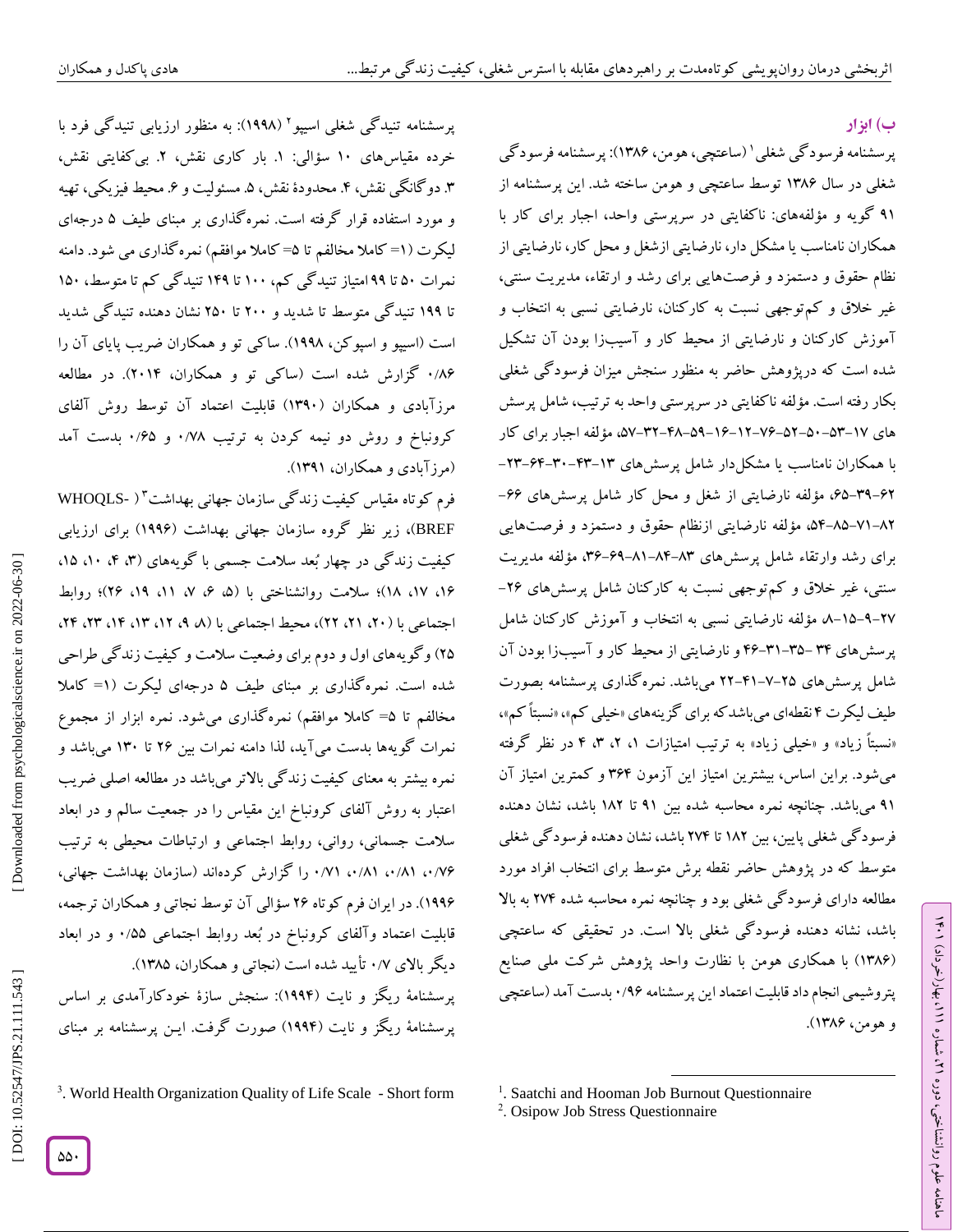SPSS نسخه 24 در دو بخش توصیفی و استنباطی با استفاده از روشهای آمار توصیفی و تحلیل همبستگی پیرسون و تحلیل کورایانس سطح معناداری (p< ۰/۰۵) صورت پذیرفت. مداخله رواندرمانی پویشی کوتاه مدت بر اساس دستورنامه توالیپویشی، یعنی مراحل هفتگانه محتوای پرسش در خصوص مشکالت، فشار، چالش، مقاومت انتقالی، دستیابی مستقیم به ناهشیار، به شرح جلسات جدول ۱ و مطابق با کتابچه راهنمای رواندرمانی پویشی دوانلو انجام شد.

طیف ۵ درجهای لیکرت (۱= کاملا مخالفم تا ۵= کاملا موافقم) نمره کداری می شود. پایایی این ابزار در مطالعات ریکز و نایت، (۱۹۹۴) بین ۰/۸۵ تا ۰/۸۸ کزارش شده است (ریکزو نایت، ۱۹۹۴). در پژوهش نجار اصل (۱۳۸۹) نیز از روش تحلیل عاملی تاییدی برای تعیین اعتبار این پرسشنامه استفاده شد و شاخصهای برازندگی تطبیقی و شاخص مجدورهای خطای تقریب برابر با ۰/۷۰ و ۰/۹۰ به دست آمد که در حد قابل قبولی قرار دارند (نجاراصل، ۱۳۸۹). تجزیه و تحلیل دادهها با نرمافزار

| تمرين و تلكيف                                                                                                                                                                                                                                                                                                                                                                                                                                   | بعدون"، سرعتس ماضوی ہنسان رواںدرمائی پویسی کو محمدت سرعاء<br>محتوای آموزشی                          | اهداف                                                              |               |
|-------------------------------------------------------------------------------------------------------------------------------------------------------------------------------------------------------------------------------------------------------------------------------------------------------------------------------------------------------------------------------------------------------------------------------------------------|-----------------------------------------------------------------------------------------------------|--------------------------------------------------------------------|---------------|
| ثبت مشكلات محيط كار                                                                                                                                                                                                                                                                                                                                                                                                                             | بیان قواعد اجرای جلسات درمانی و مصاحبه و ارزیابی اولیه<br>مشکلات و مناسب بودن برای درمان روان پویشی | آشنایی با شرکت کنندهها                                             |               |
| پایش اثرات اضطراب در قسمتهای مختلف بدن،                                                                                                                                                                                                                                                                                                                                                                                                         | بررسی میزان اضطراب ناشی از هیجانهای ایجاد شده                                                       | موارد استرسزا در محیط کاری                                         | ۲             |
| تجربه خشم، عشق، گناه و غم                                                                                                                                                                                                                                                                                                                                                                                                                       | پاسخ هیجانی و رفتار آشکار حاصل از هیجانات                                                           | بررسي تجربه ذهني هيجانات                                           | ٣             |
| تجربه واکنش۵مای هیجانی و رفتارهای که تمایل به انجام آن دارند                                                                                                                                                                                                                                                                                                                                                                                    | پاسخهای هیجانی ایجاد شده و تمایلهای رفتاری                                                          | بررسی مثلث تعارض و شخص                                             |               |
| ثبت موارد ناکامی در محیط کار و بیان تمایل رفتارهای خشن                                                                                                                                                                                                                                                                                                                                                                                          | این هیجانی است که در مواجهه با ناکامی بیدار میشود                                                   | بررسي هيجان خشم                                                    |               |
| تجربه واکنشهای هیجانی و رفتارهای که تمایل به انجام آن دارند                                                                                                                                                                                                                                                                                                                                                                                     | پاسخهای هیجانی ایجاد شده و تمایلهای رفتاری                                                          | بررسي دلايل عصباني شدن                                             | ۶             |
| برای تجربه احساس خشم ۱. به احساس خشم توجه کردن و شناختن محرک<br>های آن. ۲. به احساس خشم برچسبهای درست زدن. ۳. احساس خشم را<br>در بدن تجربه کردن. ۴. گرایش رفتاری احساس خشم را تجربه کردن.<br>تجربه واکنشهای هیجانی و رفتارهای که تمایل به انجام آن دارند، تمایل به                                                                                                                                                                              | شامل شناسایی و نامگذاری صحیح هیجان است:<br>مثلا (من عصبانيم)                                        | بررسى مؤلفههاى شناختى،<br>فیزیولوژیکی، آمادگی رفتاری<br>عصباني شدن | ٧             |
| گریه، تمایل به خلوت کردن با خود، آههای عمیق که از شکم میآید به<br>سمت سینه میآید.                                                                                                                                                                                                                                                                                                                                                               | این هیجانی است که در مواجهه با فقدان بیدار میشود                                                    | بررسی غم، این هیجانی بنیادی است                                    |               |
| برای تجربه احساس غم ۱. به احساس غم توجه کردن و شناختن محرک<br>های آن. ۲. به احساس غم برچسبهای درست زدن. ۳. احساس غم را در<br>بدن تجربه كردن. ۴. گرايش رفتاري احساس غم را تجربه كردن.                                                                                                                                                                                                                                                            | برچسب گذاردن و نامیدن احساس غم                                                                      | بررسی مؤلفه های شناختی،<br>فیزیولوژیکی، آمادگی رفتاری<br>غمگين شدن | ٩             |
| مانند: مرگ عزیزان و تجربه سوگ، از دست دادن یک رابطه عاطفی و…                                                                                                                                                                                                                                                                                                                                                                                    | این هیجان به فرد کمک میکند فقدان را بپذیرد                                                          | بررسی کارکرد هیجان غم                                              | ١٠            |
| برای تجربه احساس گناه به احساس عشق توجه کردن و شناختن محرک<br>های آن، برچسبهای درست زدن.، در بدن تجربه کردن. و گرایش رفتاری<br>احساس عشق                                                                                                                                                                                                                                                                                                        | مؤلفه شناختی: مؤلفه فیزیولوژیکی و گرایش رفتاری                                                      | بررسی احساس گناه، این هیجان<br>بسیار دردناکی                       | $\mathcal{L}$ |
| مانند: حرکت دادن انگشتها، تکان خوردن خرگوش دهان، گره کردن                                                                                                                                                                                                                                                                                                                                                                                       | با تشکیل اتحاد درمانی و با بررسی روابط گذشته و حال                                                  | بررسي سنجش مسيرهاي تخليهٔ                                          |               |
| مشتها، انقباض بازوها و شانهها و گردن، انقباض و رها شدن عضلات قفسه                                                                                                                                                                                                                                                                                                                                                                               | احساسات و اضطراب را برمیانگیزد و مسیر اول تخلیه                                                     | اضطراب ناخودآگاه در عضلات                                          | $\mathcal{N}$ |
| سینه و دیافراگم (کشیدن اتفاق می فتد)، سفتی عضلات دیواره شکم و…                                                                                                                                                                                                                                                                                                                                                                                  | اضطراب بررسي مي شود.                                                                                | مخطط                                                               |               |
| عضلات صاف عضلات غیر ارادی هستند که شخص روی آنها کنترلمی<br>ندارد. این عضلات در راههای هوایی، روده و رگههای خونی و مثانه قرار<br>دارند. مانند: اسپاسم گوارشی، سندروم روده تحریک پذیر، احساس گرفتگی<br><b><i>Contract Contract Contract Contract Contract Contract Contract Contract Contract Contract Contract Contract Contract Contract Contract Contract Contract Contract Contract Contract Contract Contract Contract Contract Cont</i></b> | بررسی مسیر دوم اضطراب، عضلات صاف                                                                    | بررسى سنجش مسيرهاى تخليهٔ<br>اضطراب ناخودآگاه در عضلات<br>صاف      | $\mathcal{W}$ |

## **. سرفصل محنوی جلسات رواندرمانی پویشی کوتاهمدت فشرده جدول1**

راه تنفسی، آسم وفشار خون.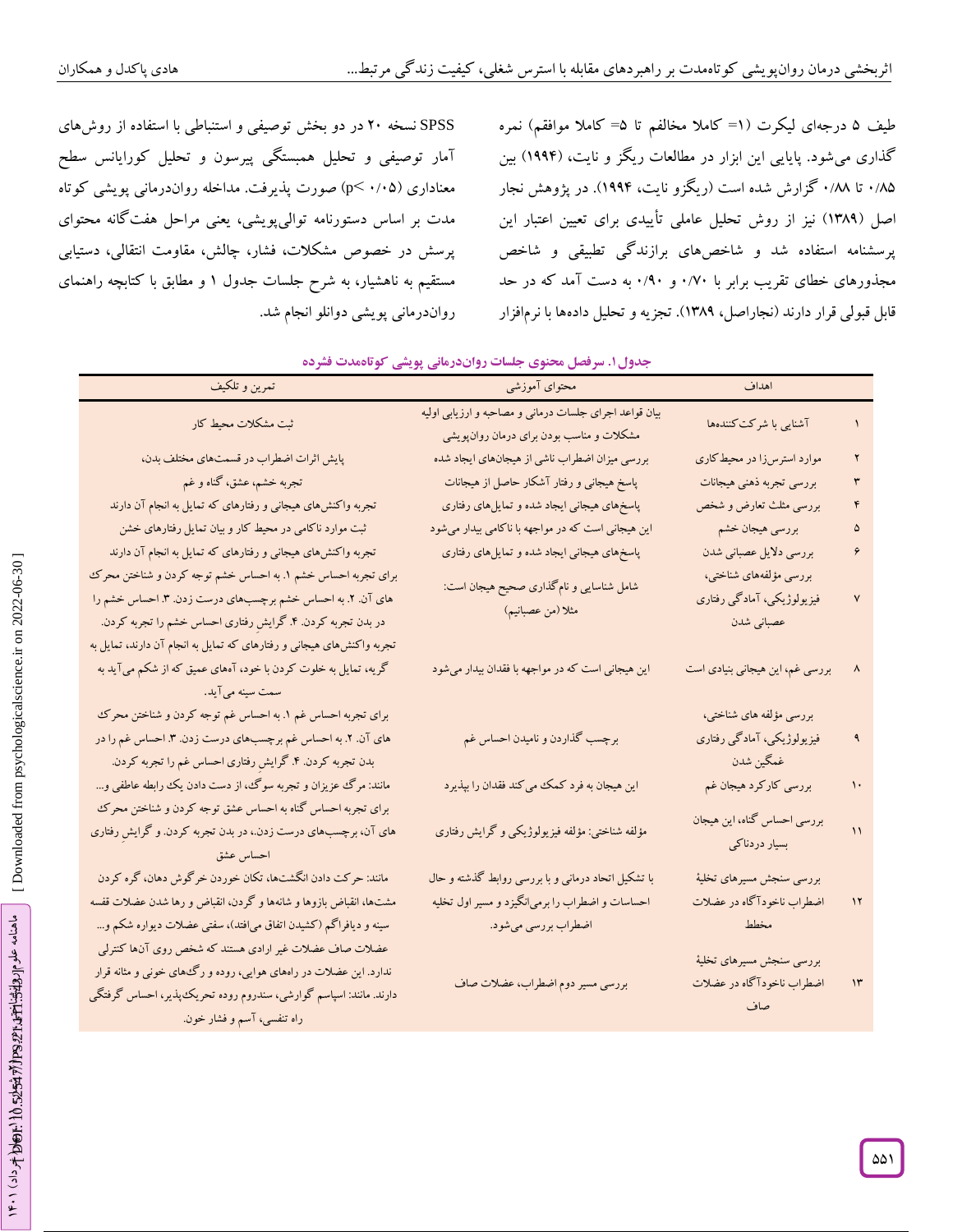| تمرين و تلكيف                                                                                                                                                                                                                       | محتواى آموزشى                                                                                                                                | اهداف                                                       |                       |
|-------------------------------------------------------------------------------------------------------------------------------------------------------------------------------------------------------------------------------------|----------------------------------------------------------------------------------------------------------------------------------------------|-------------------------------------------------------------|-----------------------|
| مانند: آشفتگی در فرآیند تفکر، آشفتگی در محتوای تفکر، آشفتگی در                                                                                                                                                                      | مسیر سوم تخلیه اضطراب، آشفتگی شناختی ادراکی، زمانی                                                                                           |                                                             |                       |
| ادراک (تغییر در ادراک بینایی و شنوایی، دید تونلی، وزوز گوش، توهمات                                                                                                                                                                  | اتفاق می فتد که اضطراب ناخودآگاه حواس و توان شرکت و                                                                                          | مسیر تخلیه اضطراب در آشوب                                   | $\mathcal{N}$         |
| و تجزیه)، گنگی، بهت و خشک زدن، ضعف حافظه داشتن، از دست دادن                                                                                                                                                                         | فرد را مختل می کند و حتی ممکن است سبب تشنج و                                                                                                 | شناختي                                                      |                       |
| ناگهانی حس در بعضی از اندامهای بدن                                                                                                                                                                                                  | هشیاری ارا از دست برود                                                                                                                       |                                                             |                       |
| در قالب مرحله به مرحله، درمانگر احساسات را کنکاش می کند تا اضطراب                                                                                                                                                                   |                                                                                                                                              |                                                             |                       |
| مراجع به عضلات صاف یا آشفتگی شناختی /ادراکی تغییر جهت دهد. و با                                                                                                                                                                     | بررسی تنطیم هیجان در قالب مرحله به مرحله، با کنکاش                                                                                           | آموزش تنظيم اضطراب و شناسايى                                | $\sqrt{2}$            |
| تنطیم اضطراب، اضطراب به عضلات مخطط برگردد و دوباره احساسات را                                                                                                                                                                       | احساسات، اضطراب آزمودنیها به عضلات مخطط برگردد                                                                                               | سازكارهاي دفاعي                                             |                       |
| کنکاش می شود                                                                                                                                                                                                                        |                                                                                                                                              |                                                             |                       |
| المستقل العام العام العام العام العام العام العام العام العام العام العام العام العام العام العام ا<br>العام العام العام العام العام العام العام العام العام العام العام العام العام العام العام العام العام العام ا<br>العام العام | الف. برای تنظیم اضطراب، احساس را، در همان زمان حال، از                                                                                       |                                                             |                       |
| تکرار یکی از مثال های قبل، شرکت کنندهای که فکر می کرد پاس چک  سر                                                                                                                                                                    | اضطراب و دفاع افتراق میدهیم و روی لحظهٔ حال تأکید می                                                                                         |                                                             |                       |
| برج باعث اضطرابش میشود. در واقع، غمش اضطرابش را برانگیخته بود.                                                                                                                                                                      | کنیم. احساس زمان حال است که اضطراب برمیانگیزد، نه                                                                                            | قواعد تنظيم اضطراب                                          | $\lambda \mathcal{F}$ |
| تعمق در مورد چک دفاع بود.                                                                                                                                                                                                           | افکار مربوط به گذشته یا حوادث آینده. و افکار تنبیهگر                                                                                         |                                                             |                       |
| توجه به الگوهای دفاعی کنید. اول احساس رخ میدهد، بعد اضطراب و،<br>بعد، دفاع. بررسی مثال های بیشتر برای بررسی اثرات اضطراب شخصی<br>سوگ احساس می کند، اضطرابش زیاد میشود و، لحظهای بعد، با یک دفاع<br>ذهنش را از موضوع دور می کند.     | ب. توجه به الگوهاي اضطراب ناخودآگاه، احساس<br>ناخودآگاه باعث میشوند اضطراب ناخودآگاه در بدن تشدید<br>شود. دفاع باعث میشود اضطراب پایین بیاید | قواعد تنظيم اضطراب                                          | $\mathsf{N}$          |
| تمرین با شناسایی مکانیسمهای دفاعی به محض اینکه اتفاق می فتد، کمک<br>به شرکت کنندکان تا آن مکانیسمهای دفاعی را شناسایی کنند                                                                                                          | خارج از آگاهی عمل میکنند (حافظه روندی).، با نظم<br>خاصی از نوزادی و کودکی به سوی بزرگسالی رشد می<br>کنند.، در شخصیت سالم هم وجود دارند       | بررسی انواع دفاعها، الف دفاع های<br>تاکتیکی ب. دفاعهای اصلی | $\lambda$             |
| تمرین برای مشاهده مکانیسم دفاعی، که چطور احساس را از آنها دور می<br>کند، واقعیت را انکار می کند، شخص دیگری را محافظت می کند، یا او را<br>تنبیه میکند.                                                                               | کار کردن با دفاعها: الف شناسایی دفاعها، ب شفافسازی<br>دفاعها، ج. مواجه با دفاعها                                                             | واضح سازي مكانيسم دفاعى                                     | ۱۹                    |
| برنامه پیگیری و زمان انجام پسآزمون و یادآوری پیمان درمانی در روان درمانی که به طور معمول یک وضعیت کاری دوطرفه است هم<br>درمانگر و هم آزمودنیها به طور مساوی در پذیرش وظایف خود برای تحقق این کار مشترک مسئول هستند                  | (جلسه آخر):                                                                                                                                  | $\mathbf{y}$                                                |                       |

### **یافتهها**

مشخصات جمعیت شناختی پژوهش حاضر 34 نفر آزمودنی در دو گروه ۱۵ نفره (گواه و آزمایش (که سن آنها بین ۳۰ تا ۵۳ سال بود. از بین ۳۰ نفر شرکتکننده در پژوهش 13 نفر لیسانس و 11 نفر کارشناسی ارشد داشتند. پس از جمع آوری دادهها، تجزیهوتحلیل دادهها در دو سطح آمار توصیفی و استنباطی انجام شد. در ادامه میانگین و انحراف استاندارد آورده شده است، میانگین سنی ۱۳۸(۱۴۱/۳۹ه)، فرسودگی شغلی ۴۵/۴۸/۲۱۱/۵۹)، استرس شغلی ۱۶/۸/۱۲۱/۹۲(۱۶/۸)، کیفیت زندگی ۵۹/۷۵(۵۹/۷۵) و خود کار امدی ۱۱۵/۵۸(۱۱۱۶/۶۹) بود. همچنین در بخش یافتههای استنباطی برای تحلیل دادهها از تحلیل کواریانس ستفاده شد. قبل از اجرای آزمون تحلیل کواریانس، جهت بررسی نرمال بودن توزیع نمرات

گروههای گواه و آزمایش در متغیرهای پژوهش از آزمون کولموگروف اسمیرنف استفاده شد. نتیجه این آزمون معنادار نبود (۰/۰۵–P). بنابراین فرض نرمال بودن توزیع نمرات گروههای آزمایش و گواه در متغیرهای پژوهش برقرار بود و آزمون باکس فرض همگنی واریانس کوواریانس را تأیید کرد (۱۸/۰ p=). آزمون لوین جهت بررسی فرض همگنی واریانس های متغیرهای مطالعه در دو کروه جامعه به کار کرفته شد که نتیجه این آزمون نیز معنادار نبود (۰/۰۵–P)؛ واریانس نمرات استرس شغلی دو گروه مورد تأیید است. نتایج همگنی شیب رگرسیون بین نمرههای پیشآزمون و پسآزمون تنیدگی شغلی نشان دادکه مقدار F لامبدای ویلکز معنادار است کوواریانس تخطی (. بنابراین از مفروضه یکسانی واریانس - P > 4 /441 ( انجام تحلیل کواریانس مجاز و در جدول ۲ نتایج تحلیل کوارایانس نشان داده شده است.

ラン

، بهار)خرداد( 111

، شماره 21

ماهنامه علوم روانشناختی، دوره

Downloaded from psychologicalscience.ir on 2022-06-30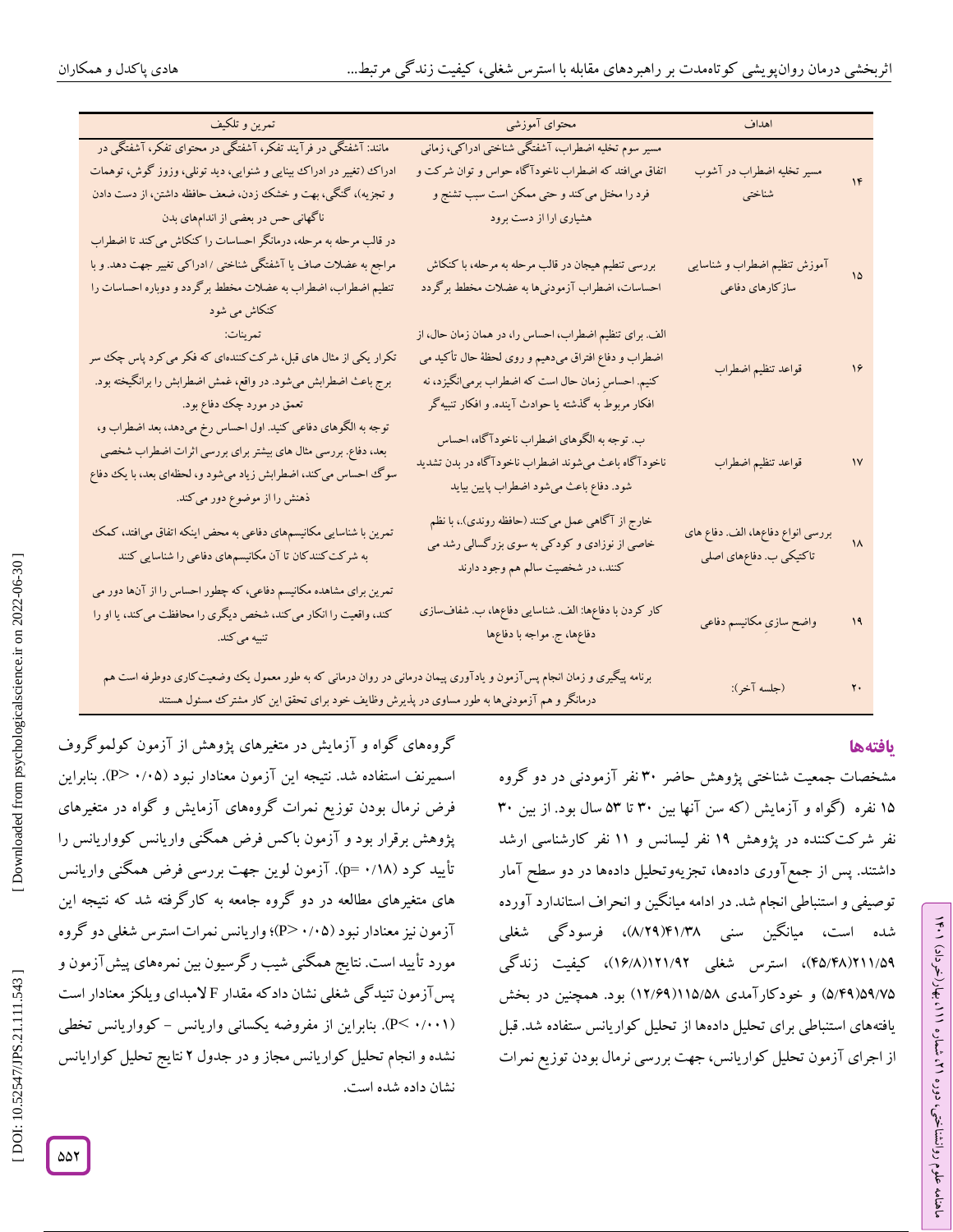|          | ت                 | .              | ◢<br>ی در پر ی  | $\sim$<br>— ⊿⊷ |                  | - - - -     |             |
|----------|-------------------|----------------|-----------------|----------------|------------------|-------------|-------------|
| ضريب اتا | سطح معناداري      | <b>F</b> سبت   | ميانگين مجذورات | درجهآزادي      | مجموع مجذورات    | منبع تغيرات | متغير       |
| .19      | 1.7               | $\Lambda V/YV$ | V47/A9          |                | $\Lambda Y F/FY$ | ييش آزمون   |             |
| .11      | $\cdot$ / $\cdot$ | 117/197        | YAO/V           |                | F4V/F9           | گروه        |             |
|          |                   |                |                 | ٢V             | 147/51           | خطا         | تنیدگی شغلی |
|          |                   |                |                 | ٣.             | 1444.07          | مجموع       |             |

**تحلیل کورایانس چند متغیره اثربخشی روانپویشی کوتاهمدت برتنیدگی شغلی . جدول2**

نتایج بین گروههای آزمایش وگواه ازنظرمیانگین نمرات تنیدگی جدول 2 شغلی در اجرای پسآزمون تفاوت معنیداری وجود دارد ( <sub>۴</sub>۰۷۰ (۲۰۰۲ و <sub>۴۱)</sub> بررسی مجذور تفکیکی اتا نیز حاکی از آن است که متغیر مستقل، ۰/۱۲ از واریانس تنید کی شغلی را در اجرای آزمون تبین می کند.

نتایج جدول ۳ نشان میدهد میانکین نمرات کیفیت زندگی در پیش از مداخله و پس از مداخله به علت وجود یک متغیر مستقل درمان روان پویشی کوتاهمدت تغییر یافته است. ابتدا عادی بودن توزیع دادهها با استفاده

از آزمون آماری کلموگروف –اسمیرنوف بررسی شد (۱٬۰۵–P). آزمون باکس فرض همگنی واریانس کوواریانس را تأیید کرد (۲۴/۰=p)؛ آزمون لوین فرض همگنی واریانسهای متغیرهای مطالعه در دوگروه را با مقدارهای (۱/۳۳ =F و ۰/۲۷۲ p= درسطح معنادار (۰/۰۵ <p) تأییدکرد و نتایج همکنی شیب ر کرسیون بین نمرههای پیش ازمون و پس ازمون نشان کیفیت زندگی داد که مقدار F لامبدای ویلکز معنادار است (P< ۰/۰۰۱). بنابراین از مفروضه یکسانی واریانس – کوواریانس تخطی نشده و انجام تحلیل کواریانس مجاز است.

**. تحلیل کورایانس چند متغیره اثربخشی روانپویشی کوتاهمدت برکیفیت زندگی کارکنان دچار فرسودگی شغلی جدول3**

| ضريب اتا | سطح معناداري        | نسبت F | ميانگين مجذورات          | درجه آزادی | مجموع مجذورات | منبع تغيرات | متغير       |
|----------|---------------------|--------|--------------------------|------------|---------------|-------------|-------------|
| .790     | $\cdot$ / $\cdot$ ) | Y/Y'   | $YY\Delta/YY$            |            | <b>YAV/YV</b> | ييشآزمون    |             |
| .78      | $\cdot$ / $\cdot$   | 159/74 | $Y\Lambda Y/\Lambda Y$   |            | 119.117       | گروه        |             |
| -        |                     | -      |                          | <b>YV</b>  | Vf/M          | خظا         | كيفيت زندگى |
| -        |                     | -      | $\overline{\phantom{0}}$ | ٣.         | 1848.80       | مجموع       |             |

نتایج تحلیل کواراریانس چند متغیره برای بررسی درمان روان جدول 3 پویشی کوتاهمدت بر نمرات پسآزمون کیفیت زندگی کارکنان دچار فرسودگی شغلی را نشان میدهد. مطابق با نتایج موجود در جدول، بین گروههای آزمایش و گواه از نظر میانگین نمرات کیفیت زندگی در اجرای پسآزمون تفاوت معنیداری وجود دارد (۰/۰۰۱ >p <sub>۷۲ و (</sub>۴۸ بررسی مجذور تفکیکی اتا نیز حاکی از آن است که متغیر مستقل، 14 درصد از واریانس کیفیت زندگی را در اجرای پیشآزمون تبین میکند. نتایج جدول نشان میدهد میانگین نمرات خودکارآمدی در پیش از مداخله و پس از 4 مداخله تغییر یافته است. عادی بودن توزیع دادهها با استفاده از آزمون آماری کلموگروف – اسمیرنوف تأیید شد (۰/۰۵ <P). آزمون باکس فرض همگنی واریانس کوواریانس را تأیید کرد (p= ۰/۶۱)؛ آزمون لوین فرض همگنی واریانسهای متغیرهای مطالعه در دوگروه با مقدارهای

( F= ۰/۸۵۶ و ( ۰/۶۱۱ p=) در سطح معنیدار (۰/۰۵ <p) واریانس نمرات خودکارآمدی دو گروه مورد تأیید و نتایج همگنی شیب رگرسیون خودکارآمدی با مقدار F لامبدای ویلکز معنادار است (۱۰۰۱- .P<). بنابراین از مفروضه یکسانی واریانس – کوواریانس تخطی نشده و انجام تحلیل کواریانس مجاز است.

نتایج تحلیل کواراریانس چند متغیره برای بررسی درمان روان جدول 4 پویشی کوتاهمدت بر نمرات پسآزمون خودکارآمدی کارکنان دچار فرسودگی شغلی را نشان میدهد. مطابق با نتایج موجود در جدول، بین گروههای آزمایش و گواه از نظر میانگین نمرات خود کار آمدی در اجرای پسآزمون تفاوت معنیداری وجود دارد (۰/۰۰۴ >q (۲۰،۰۴ بررسی مجذور تفکیکی اتا نیز حاکی از آن است که متغیر مستقل، ۰/۲۱ در از واریانس کیفیت را در اجرای پیش آزمون تبین می کند.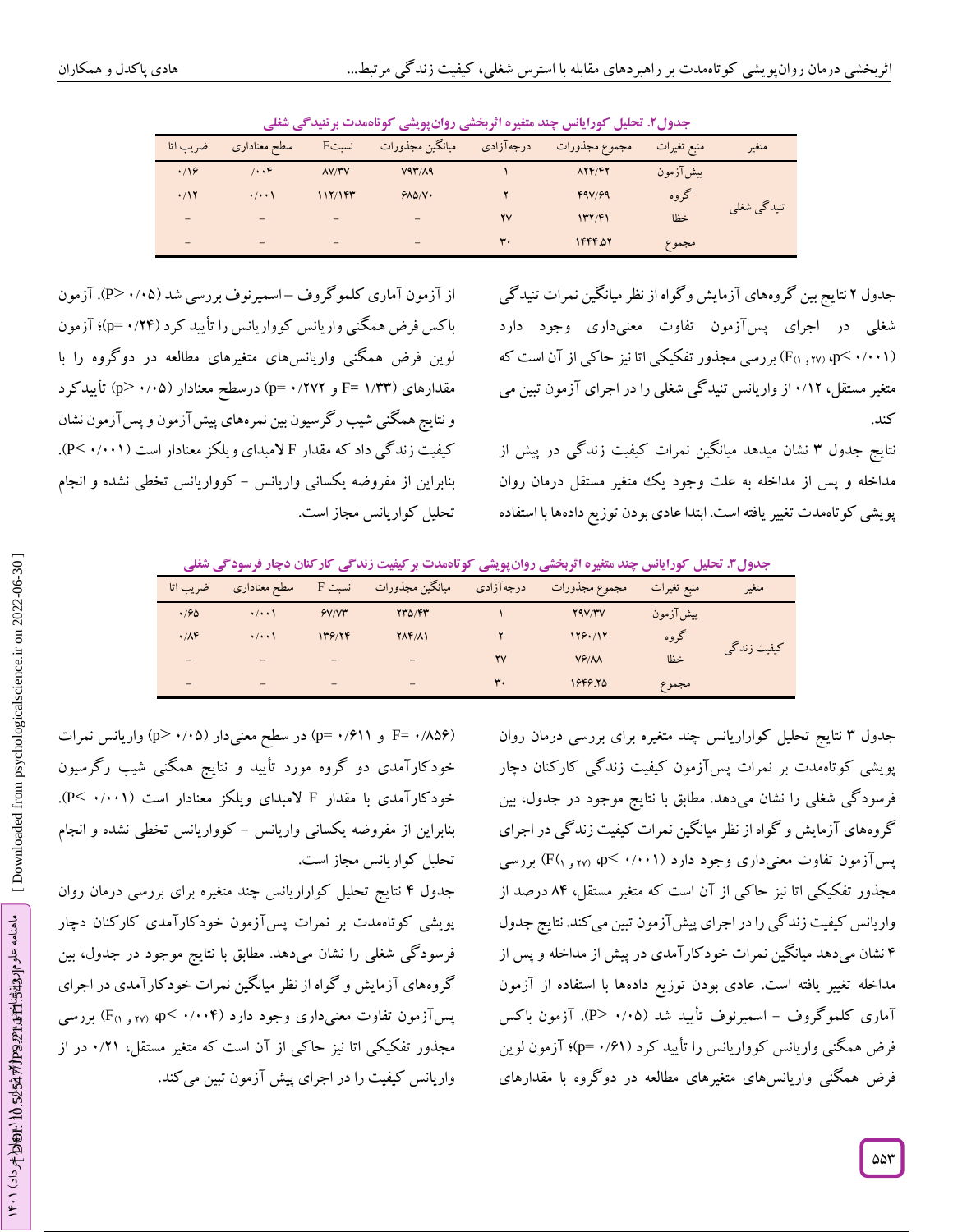|             |                                   |               | تر ۔۔۔۔۔ پر این یکی این سال ہے ۔ پار ار این ی سال |            | بعارياته عفيل الرداياتس بعده ستيره الرباعتي رزان پريشي |             |            |
|-------------|-----------------------------------|---------------|---------------------------------------------------|------------|--------------------------------------------------------|-------------|------------|
| ضريب اتا    | سطح معناداري                      | نست F         | ميانگين مجذورات                                   | درجه آزادی | مجموع مجذورات                                          | منبع تغيرات | متغير      |
| $\cdot$ /V) | $\cdot/\cdot\cdot f$              | Y9A/Y9        | $TT\delta/19$                                     |            | $17\pi$ / $17$                                         | ييشآزمون    |            |
| .771        | $\cdot$ / $\cdot$ $\cdot$ $\cdot$ | <b>IVA/9V</b> | $Y\Lambda Y/\Lambda Y$                            |            | 128.117                                                | گروه        | خودكارآمدي |
|             |                                   |               | -                                                 | <b>YV</b>  | <b>IVAT//09</b>                                        | خظا         |            |
|             |                                   |               | -                                                 | ٣.         | $FFY9/\Lambda$                                         | مجموع       |            |

جدول£. تحلیل کور**ایانس چند متغیره اتربخشی روانپویشی کوتا**همدت بر خودکار آمدی کارکنان دچار فرسودگی شغلی

# **ی نتیجهگیر بحث و**

ラン

، بهار)خرداد( 111

، شماره 21

ماهنامه علوم روانشناختی، دوره

فهم سببشناسی فرسودگی شغلی نیاز به دنبال کردن مداخالتی دارد که بتواند آن کاستیها و فزونیها را در محیطهای کاری مورد هدف قرار دهد. آسیبشناسی فرسودگی شغلی کارکنان کنترل ترافیک هوایی تجربه مکرر رویدادهای منفی و روبرو شدن مداوم آنان با مشکلات تنشزای محیط کاری به همراه نداشتن تجربه هیجانات ناهشیاری که سبب اضطراب ناهشیار و عدم روبرو شدن با احساسات واقعی، علت بروز نشانههای فرسودگی شغلی تشخیص داده شده است. از طرفی، عمده درمانهای استفاده شده به جای تأکید برتجربهی هیجانها، متمرکزبراصالح تفکرات و باورهای منفی و یا دارو درمانی بوده است. بنابراین نیاز به جستجوی دانشی احساس میشود که بتواند ظرفیت پذیرش و مقابله مؤثر با تنیدگی شغلی و آسیبزاها ارزنده باشد. ازاینرو، تجارب هیجانی آسیبزا مانند خشم، غمگینی و ترس سببساز مشکالت جسمانی و روانشناختی هستند و بیان این تجارب در قالب روایتگری 1 امکان شناخت خود، خنثیسازی عوارض جسمانی و روانشناختی اغتشاشات هیجانی همبسته با این تجارب، تحقق ظرفیتها پذیرش هیجانات را فراهم میکند. به همین دلیل، جهت تحقق این امر از مداخله هیجانمدار درمان روانپویشی فشرده کوتاهمدت گروهی بر بهبود راهبردهای مقابله با تنیدگی شغلی، ارتقاء کیفیت زندگی مرتبط با سلامت و خود کارآمدی کار کنان کنترل ترافیک هوائی دارای فرسود کی شغلی انجام شده است.

نتایج حاصل از دادههای بدست آمده تحقیق حاضر نشان دادند که درمان روانپویشی فشرده کوتاهمدت گروهی باعث کاهش تنیدگی شغلی، سبب ارتقاء کیفیت زندگی و خودکارآمدی کارکنان دچار فرسودگی شغلی شده است. روانپویشی فشرده کوتاهمدت به صورت انفرادی صورت می پذیرد اما نتیجه این پژوهش نشان میدهد روانپویشی کوتاهمدت به

 $\overline{\phantom{a}}$ 

صورت گروهی هم میتواند اثرگذار باشد و باعث کاهش تنیدگی شغلی گروه آزمایش شده است. این نتیجه همسو با یافته مطالعه قائدی وهمکاران (۱۳۹۵)، فولادی و همکاران (۱۳۹۷)، جولی و همکاران (۲۰۲۰) و آلن عباس و همکاران )2413( است ونشان میدهد مداخله روانپویشی فشرده کوتاهمدت در تجربه هیجانات و تغییرات شناختی، فیزیولوزیکی و تمایل های رفتاری کارکنان کنترل ترافیک هوایی، از نقش تعیینکنندهای در کاهش اضطراب و تنیدگی برخوردار است. به بیان دیگر، زمانی که کارکنان کنترل ترافیک هوایی برای نمونه وقتی با اوج ترافیک پرواز مواجه میشوند با تأمل و تجربه مؤلفههای شناختی این فشار کاری شامل شناسایی و نام کذاری صحیح هیجانها برای مثال (من عصبانیم)، مؤلفه فیزیولوژیکی: تغییرات جسمانی ناشی از فعال شدن اعصاب سمپاتیک: )داغ شدم، خونم به جوش آمد، دستهایم پر انرژی شده) و گرایش رفتاری: رفتاری که در لحظه تمایل به انجام آن دارند: (دلم میخواهد خفهاش کنم) و با مشاهده اضطراب پدیدار شده و دیدن مکانیسمهای دفاعی و تالش جهت خنثی سازی این مکانیسمها، در افزایش ظرفیت روانی پذیرش هیجانات و در تقویت توانمندسازی آنها برای تجارب هیجانات بدون تغییرات جسمانی و تمابلات رفتاری مخرب از نقش تعیین کنندهای برخوردار بوده است )فردیکسون، 2414(.

به عبارت دیگر، آموزش راهبردهای تجارب هیجان به کارکنان کنترل ترافیک هوایی با معرفی هیجانات پایه و تمرین فنون بازبینی بدنی، فکری، هیجانی و چگونگی آشکار شدن اضطراب در آنان پرداخت و با تأکید بر پذیرش، دیدن به وضوح هیجانات و همینطور اضطراب ناشی از پدیدار شدن احساسات، اینکه آنها در مواقعی در محیط کار با مدیران و همکاران همتراز قرار میگیرند به چه نحوی با متوسل شدن به مکانیسمهای دفاعی سعی در خاموش کردن اضطراب ایجاد شده بصورت هوشیار و ناهوشیار

<sup>1</sup>. Narratives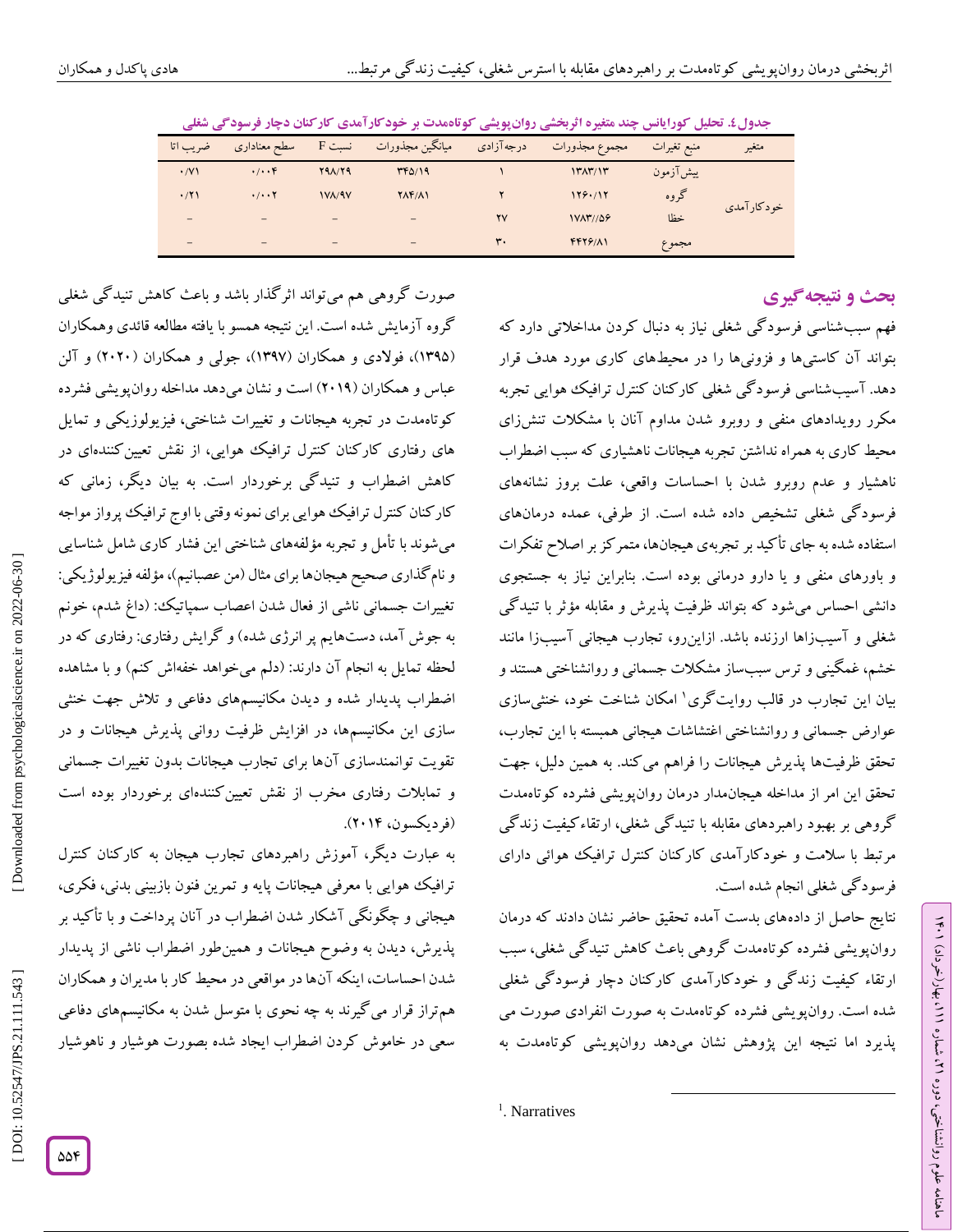عمل می کنند، کمک می کند تا بجای دفاع با آنها با احساسات خود روبرو شوند و با تجربه اضطراب، بدون سرکوب کردن احساسات و تشخیص عالئم اضطراب تالش بیشتری برای انجام وظایف محوله و رسیدن به اهداف و تمایالت درونی انجام دهند.

در خصوص هدف دوم مطالعه براساس تحلیلها، مداخله روانپویشی فشرده کوتاهمدت گروهی بر ارتقاء کیفیت زندگی تأثیرگذار بوده است و با یافتهی فوالدی و همکاران )1331( و علیخانی )1333( در ارتقا کیفیت زندگی معتادان با مداخله روانپویشی فشرده کوتاهمدت همسان است. در تبین ابن یافتهها میتوان گفت کارکنانی که در محیط کار در معرض رویدادهای تنشآور مانند تنیدگی شغلی، آسیبهای روابط بین فردی وموارد چون شکستهای شغلی قرار می کیرند متحمل هیجانات رنج آوری میشوند که این فرآیند موجب ایجاد اضطراب، مشکالت بین فردی، افسردگی و فرسودگی آنها میشود و براساس مطالعات انجام شده اختالالت اضطرابی پیشبینی کننده کیفیت زندگی پایین بوده، حتی اگراین عالئم اضطراب پایین باشند و با عنایت به تعریف کیفیت زندگی سازمان جهانی بهداشت احساس امنیت، تعارضهای هیجانی، عقاید شخصی، میزان تحمل ناکامیها، همگی در تعیین نوع درک فرد از خود اهداف و (احساس خوب بودن یا احساس ناخوشی) تأثیر دارند و بر کیفیت زندگی آنان اثرگذار است )بونامی و همکاران، 2444(.

درتبیین این نتایج میتوان اشاره کرد انتخاب رفتارهای سازگارانه در روابط بین فردی وتوانایی مقابله با پریشانیها، تابع الگوهای رفتاری افراد است که در محیط رشدی خود فراگرفتهاند. رویآورد روانپویشی فشرده کوتاه مدت، ریشه مشکالت روانشناختی و الگوهای رفتاری مخرب فرد را نتیجه محیط رشدی او با والدین، همشیران و یا دیگر اعضاء که ارتباط تنگاتنگی با فرد دارند، میداند )دوانلو، 1314(. همین الگوهای فراگرفته شده را براساس، مثلث تعارض و مثلث شخص به افراد فعلی انتقال میدهند وسبب تدوام هیجانات مخرب و اضطراب آنها میشود این روند میتواند در کیفیت زندگی آنان اثرگذار باشد. خنثیسازی این فرآیند از اهداف درمانی مهم بشمار میآید. به عبارت دیگر، فرآیند توالی پویشی جلسات گروهی با تمرکز بر شناسایی و خنثیسازی انواع مکانیزمهای دفاعی ناسالم افراد را به عملکردهای دفاعی خود )ایگو( سالمتر هدایت میکند تا با خودا کاهی و بهوشیاری که از این طریق بدست می!ید توان پذیرش

ارتقاء میبخشد )فردیکسون، 2414(. براساس تحلیلهای انجام شده پژوهش حاضر، هدف سوم پژوهش یعنی روانپویشی فشرده کوتاهمدت گروهی برافزایش خودکارآمدی تأثیرگذار بوده است و با نتایج مطالعه فولادی و همکاران (۱۳۹۷) که نشان دادند رواندرمانی پویشی فشرده کوتاهمدت بر اضطراب اجتماعی کودکان و زنگیآبادی و همکاران )1331( برخودکارآمدی تحصیلی دانشآموزان اثربخش است، همسان است. خود کار آمدی (بندورا، ۱۹۹۷)، بالا باعث می شود که کارکنان اعتقاد داشته باشند تنیدگیهای شغلی را کنترل و مدیریت میکنند درنتیجه بهتوانایی خوداطمینان بیشتری پیدا میکنند و نهایتاً میزان استرس تجربه شده توسط این افراد نیز کمتر احساس خواهد شد. از طرفی، کارکنانی که دچار فرسودگی شغلی هستند، تالش کمتری برای رسیدن به

هیجانات مخرب و تحمل ناکامیها که شادابی و سرزندگی در پی دارد

خواستههای خود در محیط کاری دارند و قادر نیستند در محیط اهداف و کاری به راحتی ایدهها و تفکرات خود را عملی کنند چون تجارب کدشته آنها باعث خدشهدار شدن اعتماد به نفس آنها شده است. همچنین، توان تنظیم هیجانات به روشی کارآمد و انطباقی در سلامت افراد نقش مهمی را ایفا می کند. تجربه و فهم هیجانات از ضروریات فرآیند تغییر در روان درمانی پویشی فشرده کوتاهمدت است (دوانلو، ۱۹۸۰). به عبارت دیگر،<br>رواندرمانی پویشی فشرده کوتاهمدت به بازسازی روابط گذشته فرد و همچنین روابط کنونی او با دیگران در محیطکاری تمرکز دارد و در جلسات درمانی، آزمودنیها این فرصت را پیدا میکنند تا با دیگر اعضای گروه در یک موقعیت اجتماعی قرار بکیرند و قادر به بیان خشمها، خواسته نیازهای خود باشند و با شناسایی و تفسیر انواع دفاعها و تالش برای ها و خنثی سازی آنها، نسبت به روابط و رفتار خود بیشتر آکاه شوند و قادر باشند که رفتار مناسبتری برخلاف گذشته با دیگران داشته باشند. پژوهش حاضر همانند سایر پژوهشها دارای محدودیتهایی بود. تعمیم نتایج یکی از محدودیتهای پژوهش حاضر بدلیل حجم پایین نمونه بود و از دیگر<br>محدودیتهای پژوهش امکان کنترل متغیرهای مداخلهگر همچون تأثیر ویژگیهای شخصیتی بر فرسودگی شعلی وجود نداشت. پیشنهاد میشود در پژوهشهای آتی، پژوهش در حجم نمونه بیشتر و با در نظر گرفتن ویژ کیهای شخصیتی صورت پذیرد و همچنین توصیه میشود سازمانها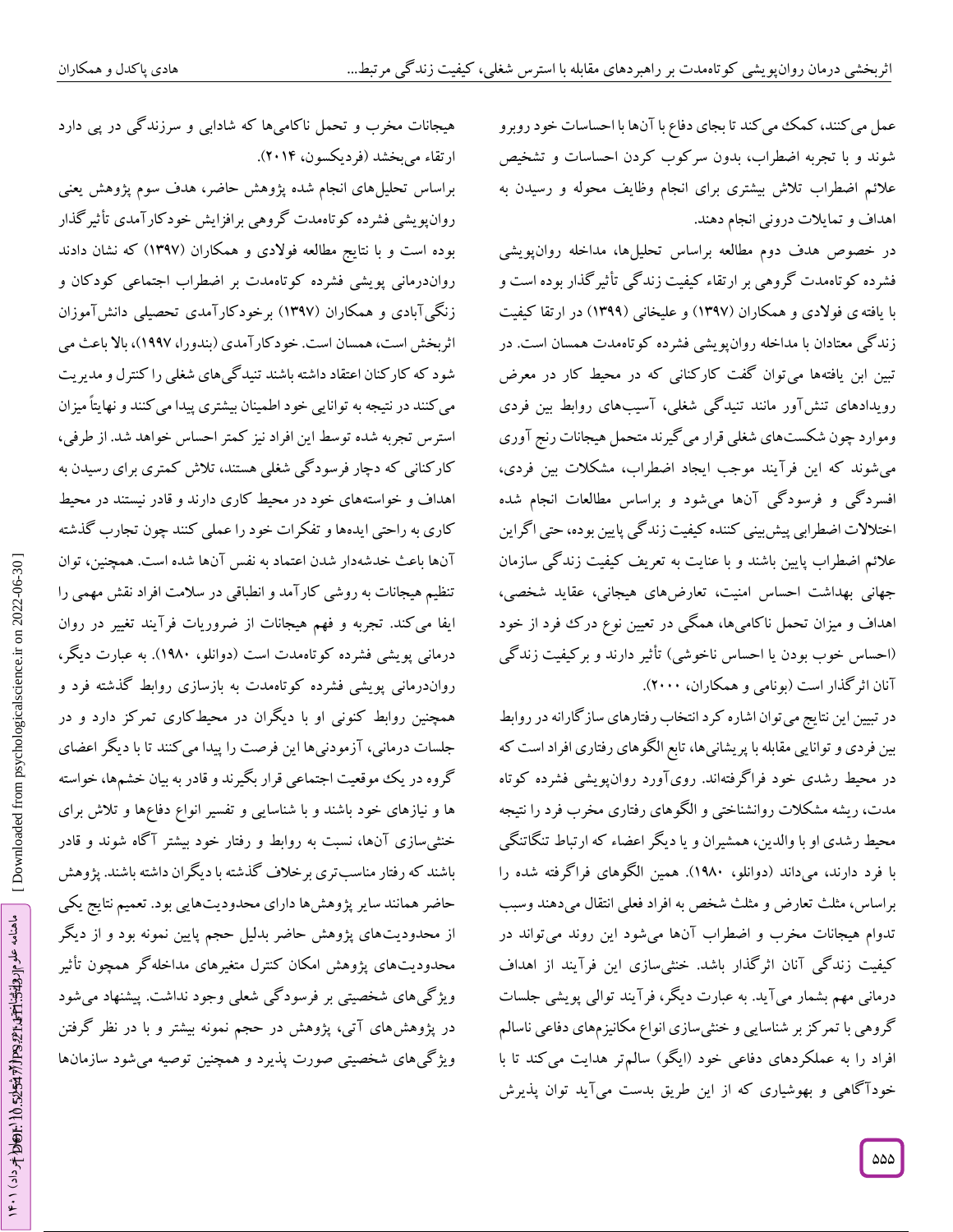تمامی ابعاد اثرگذار فرسودگی شغلی را مدنظر قرار دهند تا شاهد پیشرفت، کاهش تنیدگی&ای وارده و ارتقاء کیفیت زندگی کارکنان باشد.<br>هلا**حضات اخ**لاقی

این مقاله برگرفته از ر ساله دکتری نوی سنده اول **از ا صول اخالق پژوهش: پیروی** در ر شته روانشنا سی گرایش سلامت در دانشکده روانشنا سی دانشگاه آزاد بین|لمللی واحد کیش با تاریخ تصویب پروپوزال ۱۳۹۸/۰۲/۱۷ است. همچنین مجوزهای مربوط به پژوهش در جامعه آماری از شرکت فرودگاهها و ناویری ایران صادر شده است. بدون حمایت مالی میباشد. این پژوهش در قالب رساله دکتری و **: مالی حامی**

**نقش هو یک از نویسندگان:** نویسنده اول محقق اصلی این پژوهش است. نویسنده دوم استاد راهنما و نویسنده سوم استاد مشاور رساله میباشد. <mark>تضاد منافع:</mark> نویسندگان هیچ تضاد منافعی در رابطه با این پژوهش اعلام نمی $i$ مایند. **ٔ تسکر و قدردانی:** بدین وسـیله از اسـاتید راهنما و مشـاور این تحقیق و نیز کارکنان بخش عملیات شرکت فرودگاهها و ناویری ایران که در انجام این تحقیق یاری نمودند<br>تشکر و قدردانی میگردد.

[Downloaded from psychologicalscience.ir on 2022-06-30]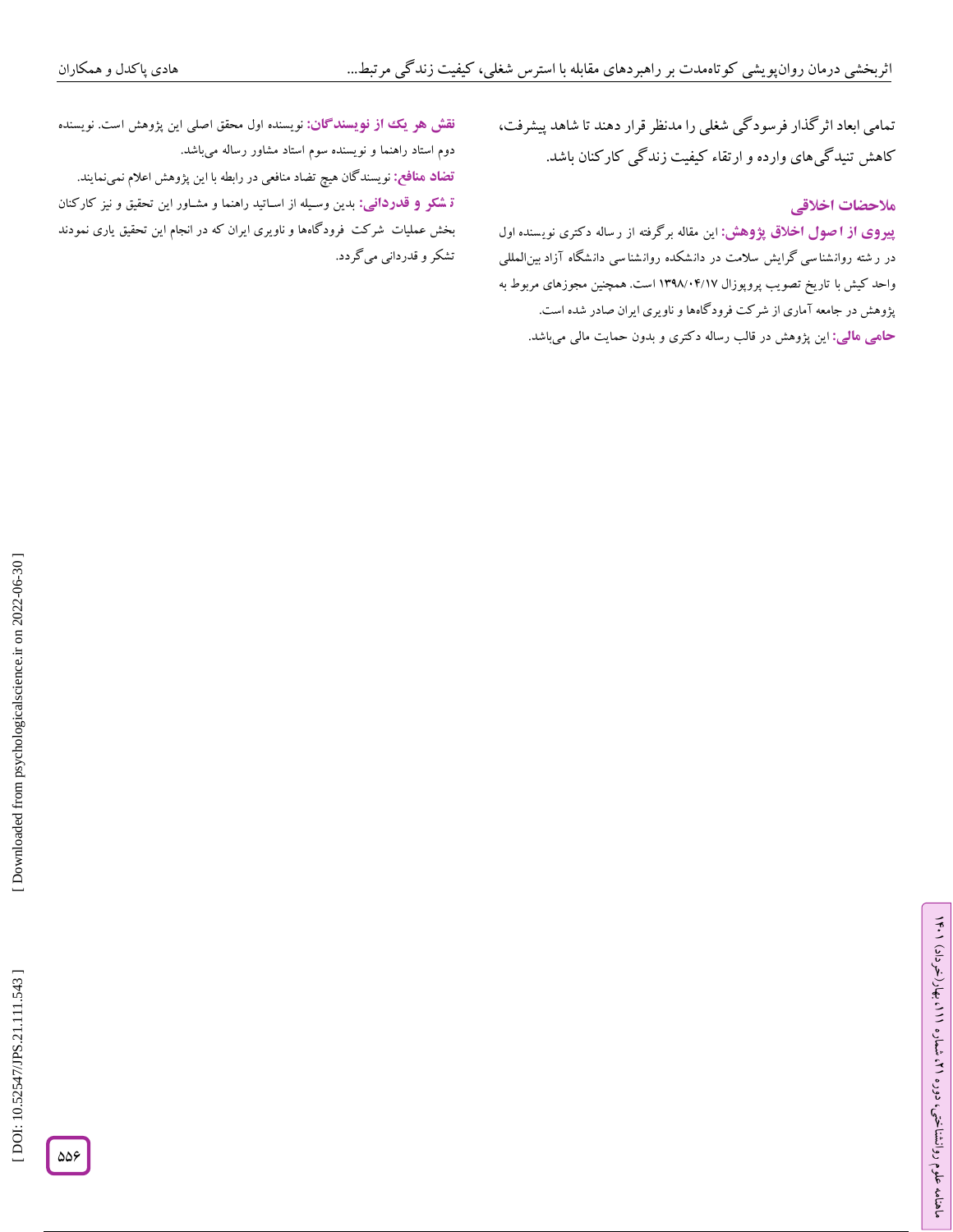# **References**

- Abbass, A., Town, J., Johansson, R., Lahti, M., Kisely, S. (2019). Sustained Reduction in Health Care Service Usage after Adjunctive Treatment of Intensive Short -Term Dynamic Psychotherapy in Patients with Bipolar Disorder*. Psychodyn Psychiatry*, 47(1): 99-112 [\[link](https://pubmed.ncbi.nlm.nih.gov/30840559/)]
- Aftab N, Shah A, Mehmood R. (2012). Relationship of self efficacy and burnout among physicians. *Acad Res*  Int, 2:539-48. [\[Link](https://citeseerx.ist.psu.edu/viewdoc/download?doi=10.1.1.1077.8451&rep=rep1&type=pdf)]
- Aguirre Mas, C., Gallo, A., Ibarra, A. (2018). The relation between work stress and burnout syndrome in a sample of Chilean air traffic controllers, *Psychological Sciences*, 12 (2), 239 -248. [\[Link](http://www.scielo.edu.uy/pdf/cp/v12n2/en_1688-4221-cp-12-02-239.pdf) ]
- Alikhani, V. (2021). The Effects of Short -Term Intensive Scanning Psychotherapy on Defense Styles and Improving the Quality of Life of Addicts under Methadone Maintenance Treatment (MMT). Journal of Assessment and Research in Counseling and Psychology, 4(6), 61-71. (Persian). [\[Link](https://www.sid.ir/en/journal/JournalList.aspx?ID=36073)]
- Alden, L.E., Taylor, C.T., Mellings, T.M.J & Laposa, J.M. (2008). Social anxiety and interpretation of positive social events*. Journal of anxiety Cognitive therapy and research*, 22: 577 -590. [\[Link](https://isiarticles.com/bundles/Article/pre/pdf/33079.pdf) ]
- Azad -Marzabadi E, Gholami -Fesharaki M. (2011). Reliability and Validity Assessment for the HSE Job Stress Questionnaire. Journal OF Behavioral Sciences (JBS).;4(4):291-7. (Persian). [\[link](http://ioh.iums.ac.ir/article-1-1900-en.pdf)]
- Bhárbara, R., Fernando, P., Erika, S., Francisco, F., Jonathan, S., Fernando, A. (2017). Correlation Between Stress and Quality of Life Experienced by Caregivers: Perception of a Group of Healthcare Professionals. *The Open Nursing Journal*, 11: 135 – 141. [\[Link](https://www.ncbi.nlm.nih.gov/pmc/articles/PMC5712653/) ]
- Bandura, A. (1997). *self- efficacy: The exercise of control*, New York, Free man.
- Bonomi, A.E., Patrick, D.L., Bushnell, D.M., Martin, M. (2000). Validation of the United States' version of the World Health Organization Quality of Life (WHOQOL) instrument. *Journal of clinical epidemiology*, 53(1):1 -12. [\[Link](https://pubmed.ncbi.nlm.nih.gov/10693897/) ]
- Davanloo, H . (1995). Unlocking the unconscious. Translated by khalighisigaroodi, N. (2012). Arjmand publication. Tehran.
- Dhanalakshmi, K., & Murty, K. V. S. N. (2018). Relationship between study habits and academic stress of B. ED trainees. *Journal for Humanity Science & English Language*, 6(28),7852 -7856. [\[Link](http://oaji.net/articles/2017/1201-1537182866.pdf) ]
- Frederickson, j. (2013). Co -creating Change. Translated by khalighisigaroodi, N. (2014). Arjmand publication. Tehran. (Persian).
- Fooladi, F., Kaviani, K. M., Ranjbar, S. Y. (2018). Effectiveness of Intensive Short -Term Dynamic Psychotherapy (ISTDP) on the Social Anxiety of Mothers of Children with Asperger Syndrome, *Journal of Exceptional Children*, 18(2): 55 -64. (Persian). [\[Link](http://joec.ir/article-1-645-fa.html)]
- Freudenberger, H. J. (1974). Staff burn -out. *Journal of*  Social, 30(1): 159-165. [\[Link](https://spssi.onlinelibrary.wiley.com/doi/abs/10.1111/j.1540-4560.1974.tb00706.x)]
- Ghaedi O, Rashidi A R, Karami J. (2016). Effectiveness of short -term psychodynamic Group therapy on self esteem of people with social anxiety. Rooyesh, 5(3):67 -88. (Persian). [\[Link](http://frooyesh.ir/article-1-124-fa.html) ]
- Goodman, E. A., Zammuto, R.F., Gifford, B. D. (2001). The competing values framework: Understanding the impact of organizational culture on the quality of work life. *Organization Development Journal*,19(3):58 -69. [ [Link](https://pdfs.semanticscholar.org/f83e/3885176f66e4436255e3bd192e8a3d194b38.pdf) ]
- Hallsten, L., Voss, M., Stark, S., Josephson, M. (2011). Job burnout and job wornout as risk factors for long term sickness absence. *Work*.; 38(2):181 -92. [\[Link](https://pubmed.ncbi.nlm.nih.gov/21297288/) ]
- Johansson, R., Town, J. M., & Abbas, A. (2014). Davanloo's intensive short-term dynamic psychotherapy in a tertiary psychotherapy service: overall effectiveness and association between unlocking the unconscious and outcome. *Peer Journal*, 2(1), 1 -20. [\[Link](https://pubmed.ncbi.nlm.nih.gov/25210661/) ]
- Joel, M., Town Allan, A., Chris, S., Abraham, N., Denise, B., Patrick, B. (2020). Efficacy and cost effectiveness of intensive short -term dynamic psychotherapy for treatment resistant depression: 18 -Month follow -up of the Halifax depression trial. *Journal of Affective Disorders*, 273(1), 194 -202. [\[Link](https://pubmed.ncbi.nlm.nih.gov/32421603/) ]
- The National Institute for Occupational Safety and Health (NIOSH). (2008). Exposure to stress: Occupaional hazards in hospitals. Washington DC: *National Institute for Occupational Safety and Health (NIOSH) Publication*, 2008 -136, 4 - 20. [\[Link](https://www.cdc.gov/niosh/docs/2008-136/default.html) ]
- Makara, S. M., Załuski, M. Jagielski, P., Wójcik, M. D., Szelepajło, M. (2021). An Exploration of Perceived Stress, Burnout Syndrome, and Self -Efficacy in a Group of Polish Air Traffic Controllers and Maritime Navigators: Similarities and Differences, *International Journal of Environmental Research and Public Health*, 18(53), 1 -16 [\[Link](https://dx.doi.org/10.3390/%20ijerph18010053) ]
- Mizuno, M., Kinefuchi, E., Kimura, R., Tsuda, A. (2013). Professional quality of life of Japanese nurses/